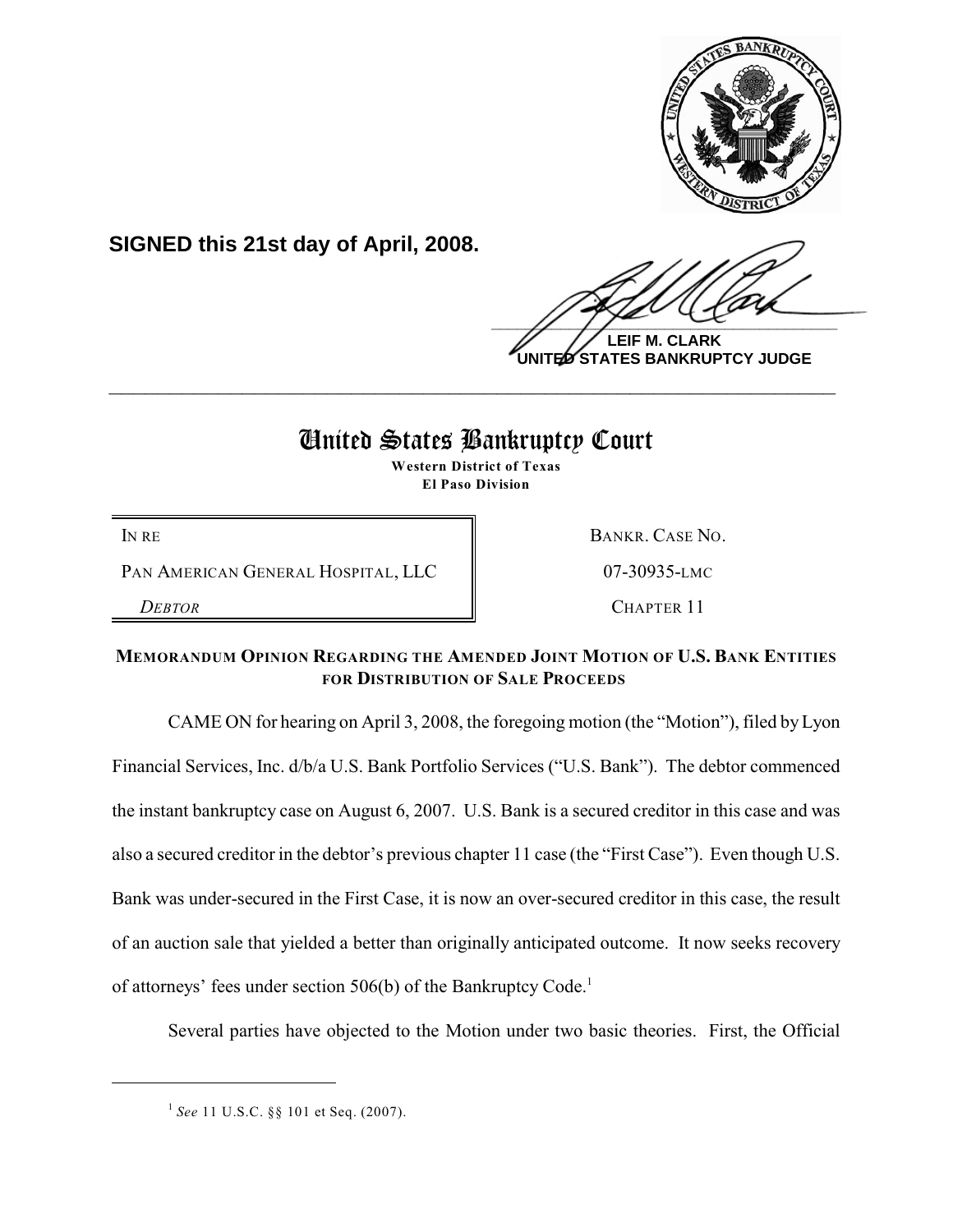Committee of Unsecured Creditors and one party in interest contend that the effect of confirmation of the plan in the First Case discharged U.S. Bank's right to recover fees and costs from the proceeds of the sale of its collateral in the present case. Second, the debtor objects to the reasonableness of the fees requested. The primary question presented to the court is whether an under-secured creditor, whose claim is modified by a plan of reorganization in one case, may subsequently become oversecured on the same modified claim, secured by the same collateral, such that it may request fees and expenses incurred just prior to and during the course of a subsequent case. For the reasons that follow, the court answers this question in the affirmative and concludes that the objections should be overruled and the Motion granted.

#### **BACKGROUND**

Although U.S. Bank is the sole movant, the Motion is filed "jointly" because U.S. Bank serves in several capacities in this bankruptcy case. First, it is the servicer for DVI Receivables XV, LLC and agent for U.S. Bank, N.A., as trustee ("DVI-XV"); and second, it serves as the successor servicer for DVI Receivables XVII, LLC and agent for U.S. Bank, N.A., as trustee ("DVI-XVII" and, collectively the "DVI Entities"). In 1998, an entity known as Desert Healthcare, Ltd ("Desert Healthcare") executed a promissory note in favor of the DVI Entities, in the original principal amount of \$3,000,000 (the "1998 Note"). The DVI Entities secured their rights to payment under the 1998 Note through a Deed of Trust, Security Agreement, Financing Statement and Rental Assignment (the "Deed of Trust"). The Deed of Trust granted the DVI Entities a lien on the hospital property, which included the land, building, and some but not all of the hospital equipment.<sup>2</sup>

 $^2$  As set forth more thoroughly below, the debtor acquired the hospital subject to the Deed of Trust. As will also be discussed in greater detail *infra*, the relevant rights granted by the Deed of Trust were not modified by the debtor's confirmed plan in the First Case.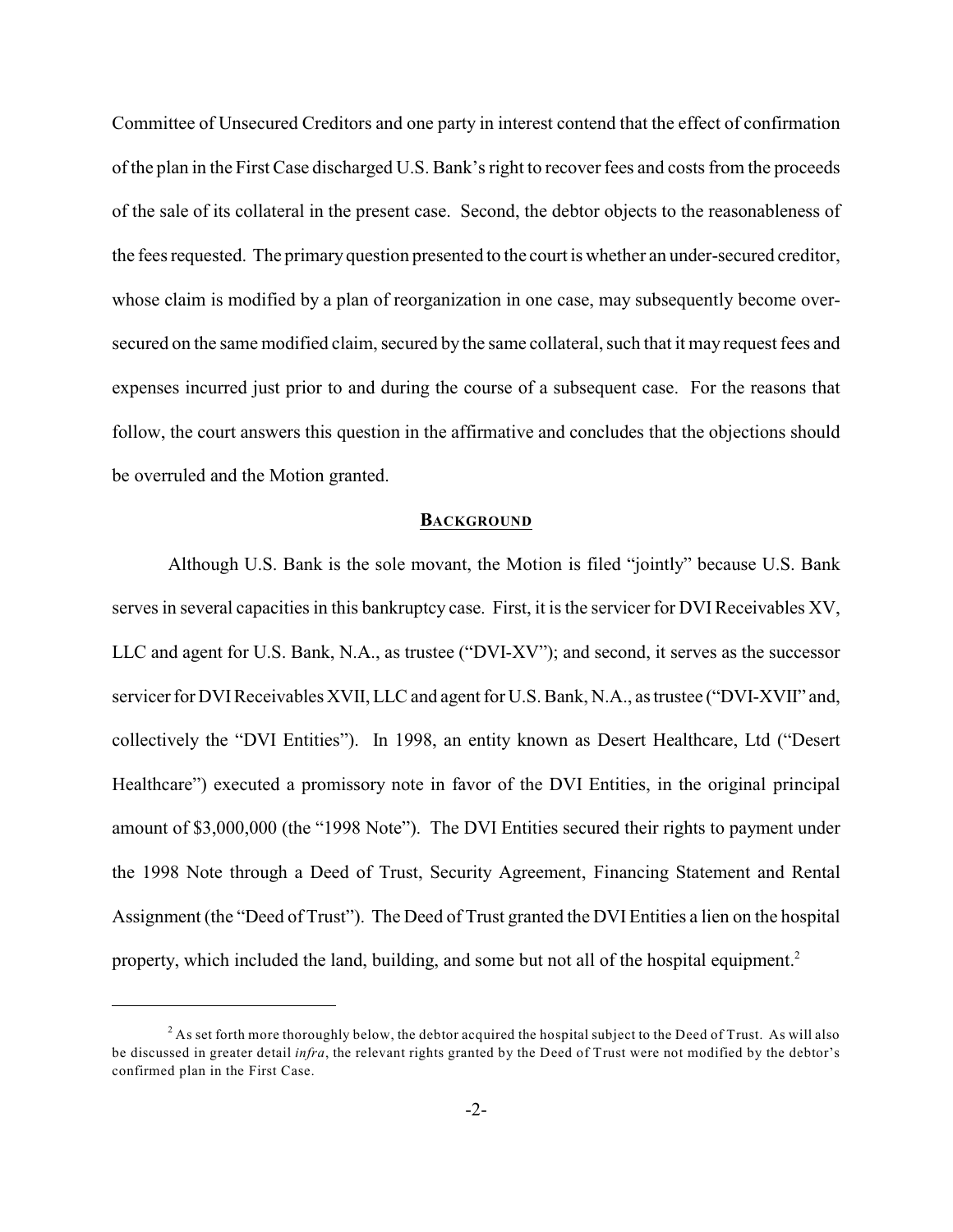The hospital's fortunes were evidently star-crossed, because Desert Healthcare filed for bankruptcy protection. Pan American General Hospital was formed to acquire the hospital out of that bankruptcy case. In so doing, it assumed Desert Healthcare's obligations under the 1998 Note. Just two years later, in 2003, Pan American filed its own bankruptcy, which ultimately concluded with the confirmation of a plan of reorganization (the "Plan") in 2005. Things did not go well, however, and the debtor filed this case in 2007.

Because Pan American had assumed Desert Healthcare's obligations under the 1998 Note, U.S. Bank (on behalf of the DVI Entities) was a secured creditor of the estate in Pan American's First Case. The relevant provisions of the confirmed Plan bifurcated the DVI Entities' claims according to the types of collateral which secured the underlying obligations.<sup>3</sup> DVI-XVII, the holder of the claim with which we are primarily concerned in this decision, retained its lien on the land, building, and non-leased equipment (the collateral securing that obligation), and the Plan bifurcated its claim, treating its claim with respect to the collateral as an allowed secured claim under Class 4a, valued at \$1.2 million. That claim was (of course) impaired. By the terms of the Plan, the debtor agreed to satisfy DVI-XVII's Class 4a secured claim by paying the principal amount, \$1.2 million, in equal monthly payments over five years with a fixed rate of interest. The remainder of DVI-XVII's claim was treated along with other general unsecured claims in Class 7 of the Plan.

DVI-XV, the other claim holder whose claim is serviced by U.S. Bank, had a lien on certain radiology equipment, which was owned by a separate entity known as SWGH Rep El Paso, L.P.

<sup>&</sup>lt;sup>3</sup> For reasons unimportant to this opinion, the DVI Entities were broken down into separate entities through their own bankruptcy filings prior to the confirmation of the debtor's Plan in the First Case. Apparently, upon the separation of the DVI Entities, so ended the cross-collateralization of the obligations owed them by the debtor. The Plan thus recognized that this segregation and, for reasons discussed more fully below, the Plan's treatment of the DVI Entities' claims proves critical to the present Motion.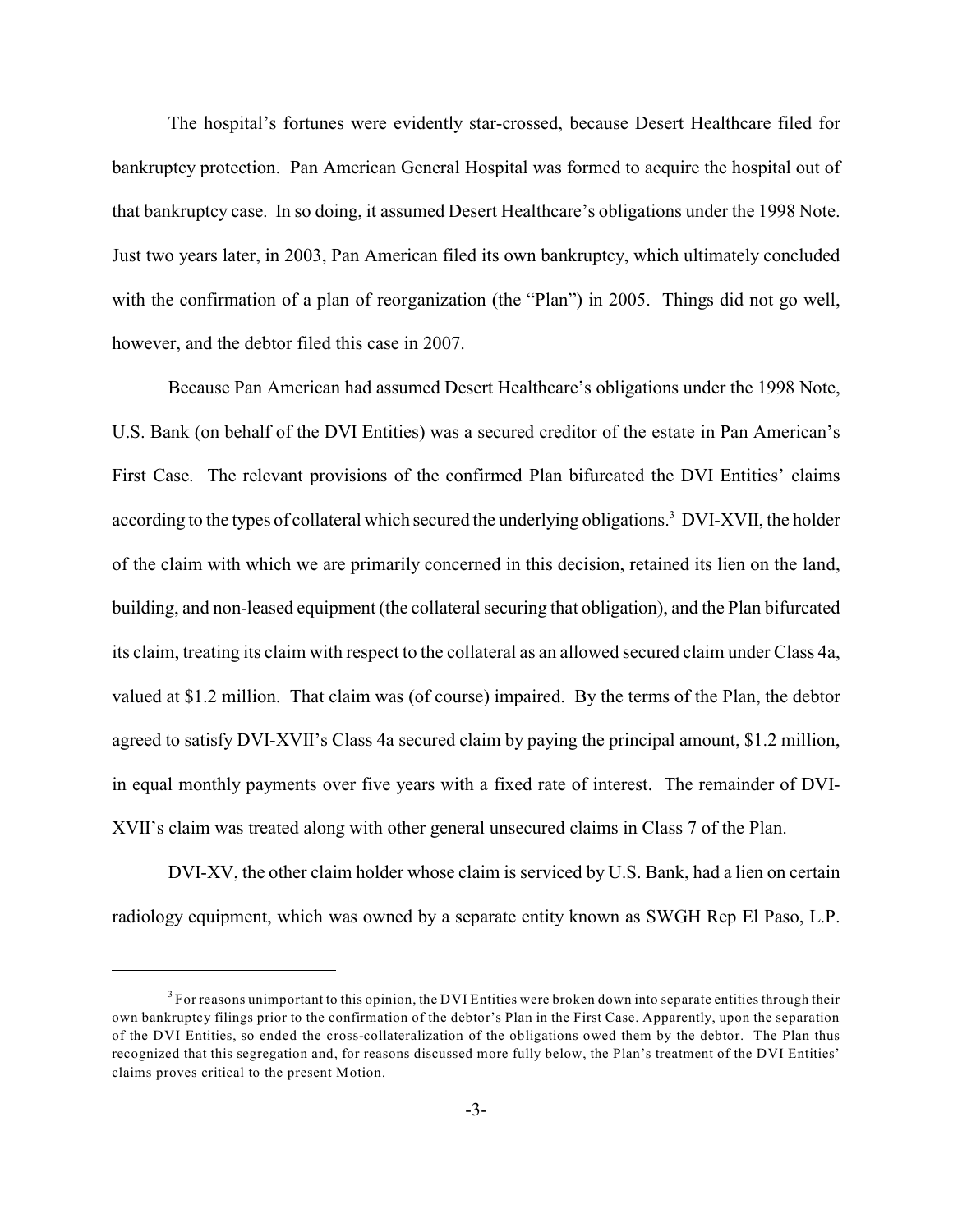("SWGH") and leased back to the debtor. $4$  The Plan in the First Case did not impair DVI-XV's claim. DVI-XV simply retained its lien and its claim was satisfied by scheduled monthly base rent payments through the end of the year 2008.<sup>5</sup>

When the debtor commenced the present case, neither of the DVI Entities' claims had yet been fully satisfied. U.S. Bank, therefore, filed proofs of claims on behalf of both DVI-XV and DVI-XVII in the current bankruptcy case. *See* Claim Nos. 179, 180. This decision focuses solely on U.S. Bank's request for attorneys' fees with respect to the DVI-XVII claim. Thus, for purposes of this decision, we will refer simply to the secured claim of U.S. Bank, by which we mean the allowed secured claim of DVI-XVII that resulted from the Class 4a Plan treatment of the secured portion of that entity's claim in the First Case, secured by land and building, and currently being serviced by U.S. Bank. For that claim (Claim No. 179), U.S. Bank asserts a total allowed secured claim in this case of \$1,174,234.40. U.S. Bank also seeks post-petition interest and reasonable attorneys' fees,

 $4$  In fact, SWGH was organized for just this purpose.

<sup>&</sup>lt;sup>5</sup> See Plan at 24. "Monthly base rent payments are \$1,000 each for March, April, and May, 2004; \$17,593.00 per month for June, July, and August, 2004; and \$44,017.00 per month for the 54 months thereafter . . . ." *Id.* U.S. Bank alleged a principal balance of \$2,118,115.85 for DVI-XV's claim, based on the terms of the loan agreement that existed pre-petition in the First Case, plus an additional \$102,728.82 for interest accrued from May 1, 2007 until the date of the petition in the present case. See Claim No. 180. As discussed further below, however, DVI-XV accepted \$400,000 from the sale proceeds at closing. DVI-XV seeks no further distributions from the proceeds of the sale, and, thus, this opinion will not discuss the validity of Claim No. 180 until that issue is properly before the court.

 $6$  U.S. Bank actually does not request this amount as such. Instead, the proof of claim itemizes pre- and postpetition interest, together with pre- and post-petition payments received. The proof of claim notes that these amounts do not include attorneys' fees and costs but reserves the right to request them at a later time. An analysis shows that U.S. Bank's allowed secured claim for DVI-XVII consisted a principal balance of \$1,074,926.89 (the principal of \$1.2 million set by the Plan in the First Case, plus interest accrued but less payments received pre-petition), plus accrued unpaid interest of \$94,829.00 as of the petition date, and pre-petition fees and costs of \$36,928.51. The claim reflects payments received of \$32,450.00. This is the amount reflected above.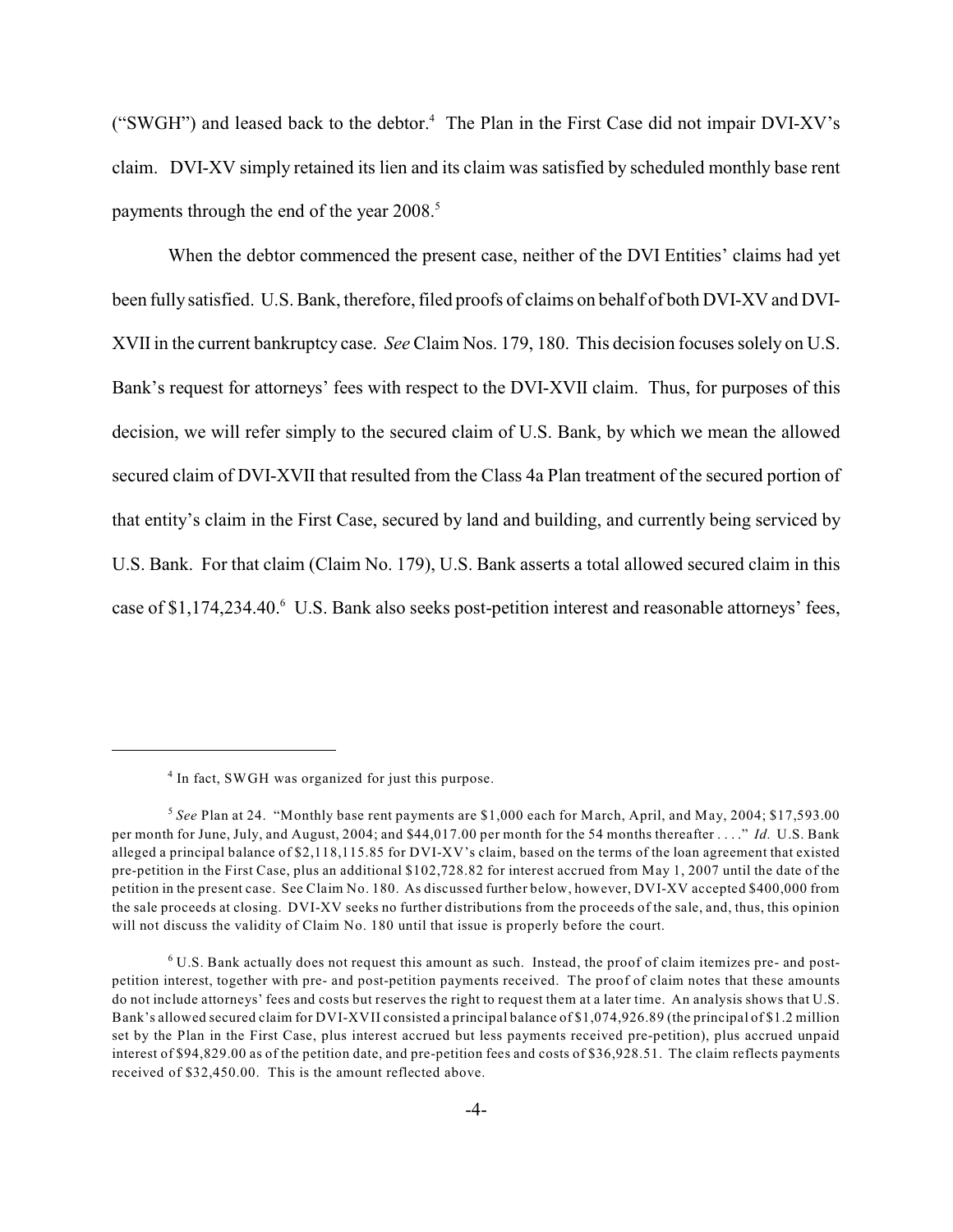costs, and charges, to which it claims to be entitled under section  $506(b)$ , because the value of the collateral securing U.S. Bank's claim, it says, substantially exceeds the amount of its allowed prepetition claim.

The collateral securing both the DVI-XVII claim and the DVI-XV claims was liquidated in a court-conducted auction on December 12, 2007, pursuant to section 363(f). The sale actually closed on December 21, 2007, yielding \$2.8 million. In the course of the auction, DVI-XV agreed to release its lien on the radiology equipment for a stipulated amount of \$400,000. Thus, the estate satisfied all of its obligations with respect to DVI-XV with a single payment of \$400,000. The court approved that arrangement by order approving an initial motion for distribution of sale proceeds filed by U.S. Bank.<sup>8</sup>

The court order approving the distribution motion also directed the title company to distribute \$1,081.929.14 to U.S. Bank on behalf of the DVI-XVII secured claim, in full satisfaction of that entity's outstanding principal balance as of the petition date, plus accrued pre- and post-petition interest on that claim. This arrangement effectively "switched off" the interest clock, though the order also preserved the right of other interested parties (including the Committee) to object to the claim and, if appropriate, seek disgorgement. The order also preserved the issue os whether U.S. Bank could recover attorneys' fees and costs with respect to the DVI-XVII secured claim. U.S. Bank

<sup>&</sup>lt;sup>7</sup> The total amounts claimed under section 506(b) are \$20,173.25 for post-petition interest and \$72,888.66 for post-petition fees and expenses. Once again, neither the Motion nor the proof of claim request these amounts as such. U.S. Bank instead requested in its first motion \$1,081,929.14 as payment of the principal and total interest (both preand post-petition). U.S. Bank in the present Motion requests an additional \$109,817.17 as pre- and post-petition fees incurred, leaving it entirely to this court to allocate these amounts properly. The total amount requested under section 506(b) is thus \$93,061.91. However, as explained below, U.S. Bank has received payment of all pre- and post-petition interest accrued by virtue of this court's order granting its first motion for distributions of sale proceeds.

 $8$  That provision of the order was not subject to any conditions. The title company thus was required to pay \$400,000.00 to DVI-XV for the release of its lien on the radiology equipment.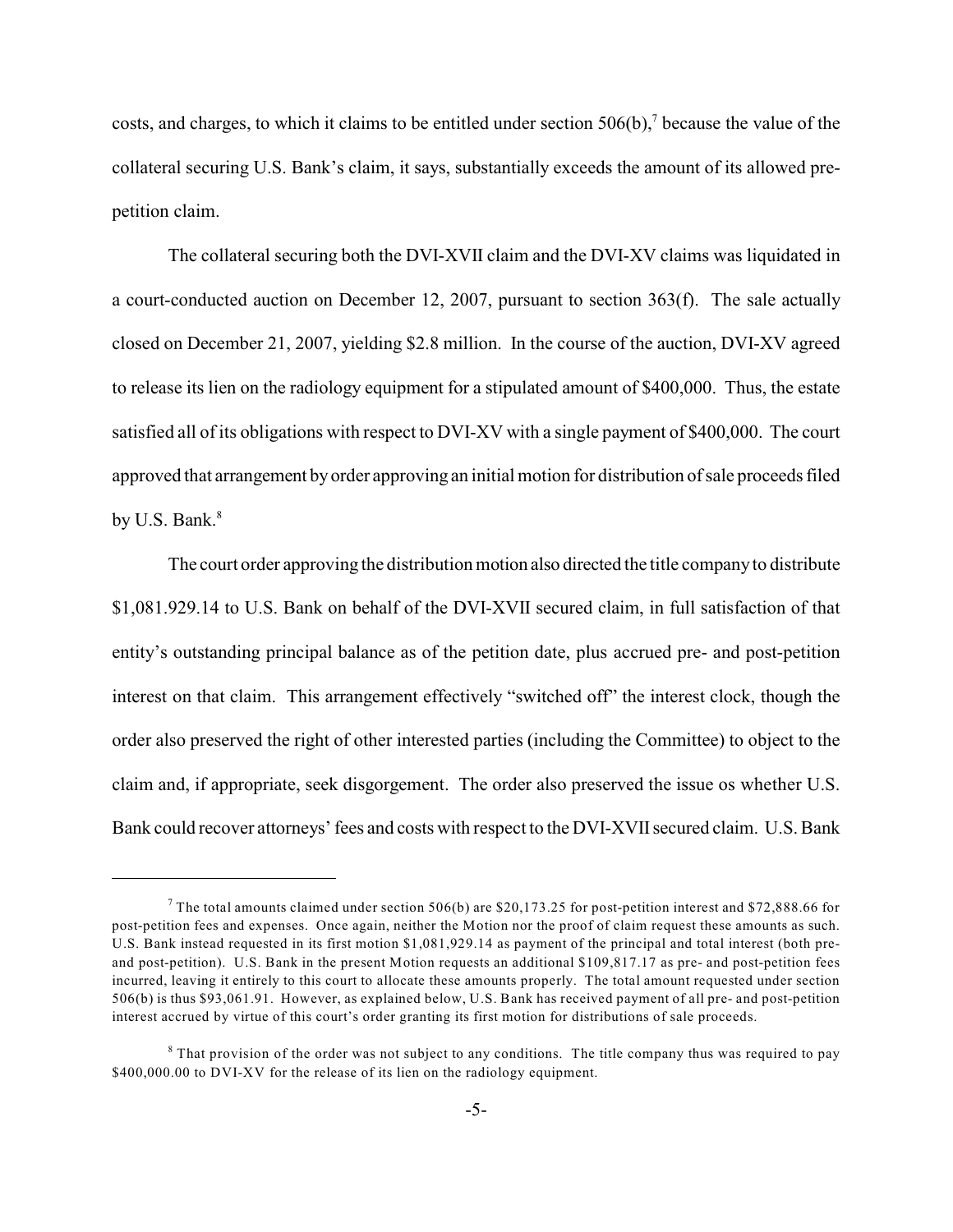filed this Motion accordingly.

#### **POSITION OF THE PARTIES**

U.S. Bank, on behalf of DVI-XVII (hereinafter, simply, "U.S. Bank"), contends that, because it is now an over-secured creditor, it is entitled to recover attorneys' fees and costs from the proceeds of the sale. In the First Case, U.S. Bank was an under-secured creditor, with collateral valued at \$1.2 million, and emerged from that bankruptcy with a secured claim in that amount. In this Second Case, that claim is now over-secured, says, U.S. Bank, because the collateral was ultimately sold for \$2.4 million.<sup>9</sup> Under section 506(b), U.S. Bank concludes, it is entitled to recover its reasonable fees and costs out of those sale proceeds.

Two parties disagree with this logic. G&S 5, L.P. ("G&S"), a party in interest, and the Official Committee of Unsecured Creditors (the "Committee") both argue that U.S. Bank is limited to the payments promised by the debtor under the confirmed Plan from the First Case. Relying on a provision of that Plan, G&S and the Committee contend that the confirmation of the Plan effectively discharged all contractual debts and obligations, including any further obligation to pay attorneys' fees to U.S. Bank. They also maintain that a provision of the Plan affirmatively cut off any further right to claim recovery of fees under non-bankruptcy law.

The debtor, unlike G&S and the Committee, does not tussle with the meaning of the Plan concerning U.S. Bank's right to recover attorneys' fees. The debtor's fracas, instead, concerns: (a) the reasonableness of the hourly rate charged by Palmer & Manuel, LLP ("Palmer & Manuel") in the course of representing U.S. Bank; (b) the nature of the work performed by counsel; and

<sup>&</sup>lt;sup>9</sup> That is, \$2.8 million, less the stipulated payment of \$400,000 to satisfy the DVI-XV claim (the one secured by the radiology equipment).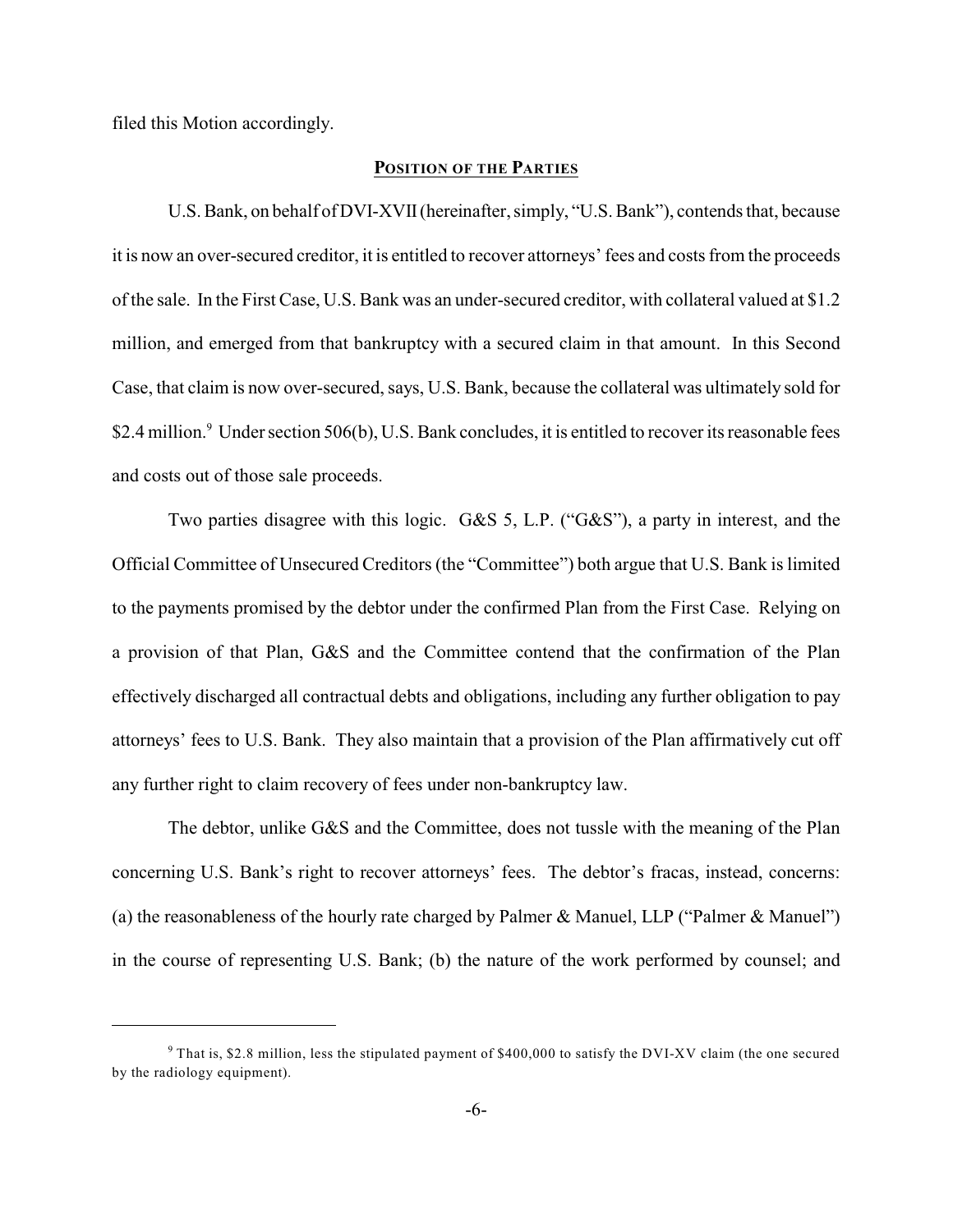(c) the sufficiency of the detail supporting the Motion. In its objection, the debtor raises issues which, while not necessarily novel, do merit further discussion and will be addressed later in this decision. It is premature to discuss these objections, however, until the court has resolved whether U.S. Bank is even entitled to recover attorneys' fees and costs under section  $506(b)$ .<sup>10</sup>

#### **JURISDICTION**

Because this matter is a core proceeding concerning the distribution of property of the estate, this court has jurisdiction over this matter and may hear and make final determinations on the merits of the claims asserted in the Motion. *See* 28 U.S.C. §§ 157(b); 1334(a), (b), &(e)(1).

#### **DISCUSSION**

Section 506(b) provides the statutory basis for an award of post-petition fees and costs to a creditor on account of its secured claim:

> To the extent that an allowed secured claim is secured by property the value of which . . . is greater than the amount of such claim, there shall be allowed to the holder of such claim, interest on such claim, and any reasonable fees, costs, or charges provided for under the agreement or State statute under which such claim arose.

11 U.S.C. § 506(b). The provision on its face sets up four basic requirements for the allowance of post-petition attorneys' fees to a secured creditor: (1) the claim must be an allowed secured claim; (2) the creditor holding the claim must be over-secured; (3) the entitlement to fees must be provided for under some agreement or state statute; and (4) the fees sought must be reasonable. *See, e.g., Kord Enters. II v. Cal. Commerce Bank (In re Kord Enters. II),* 139 F.3d 684, 687 (9th Cir. 1998). We examine each of these elements below.

 $10$  The court notes that no party has objected to U.S. Bank's claim to post-petition interest, distributions of which were made by the title company pursuant to this court's order of December 20, 2007, granting U.S. Bank's first motion.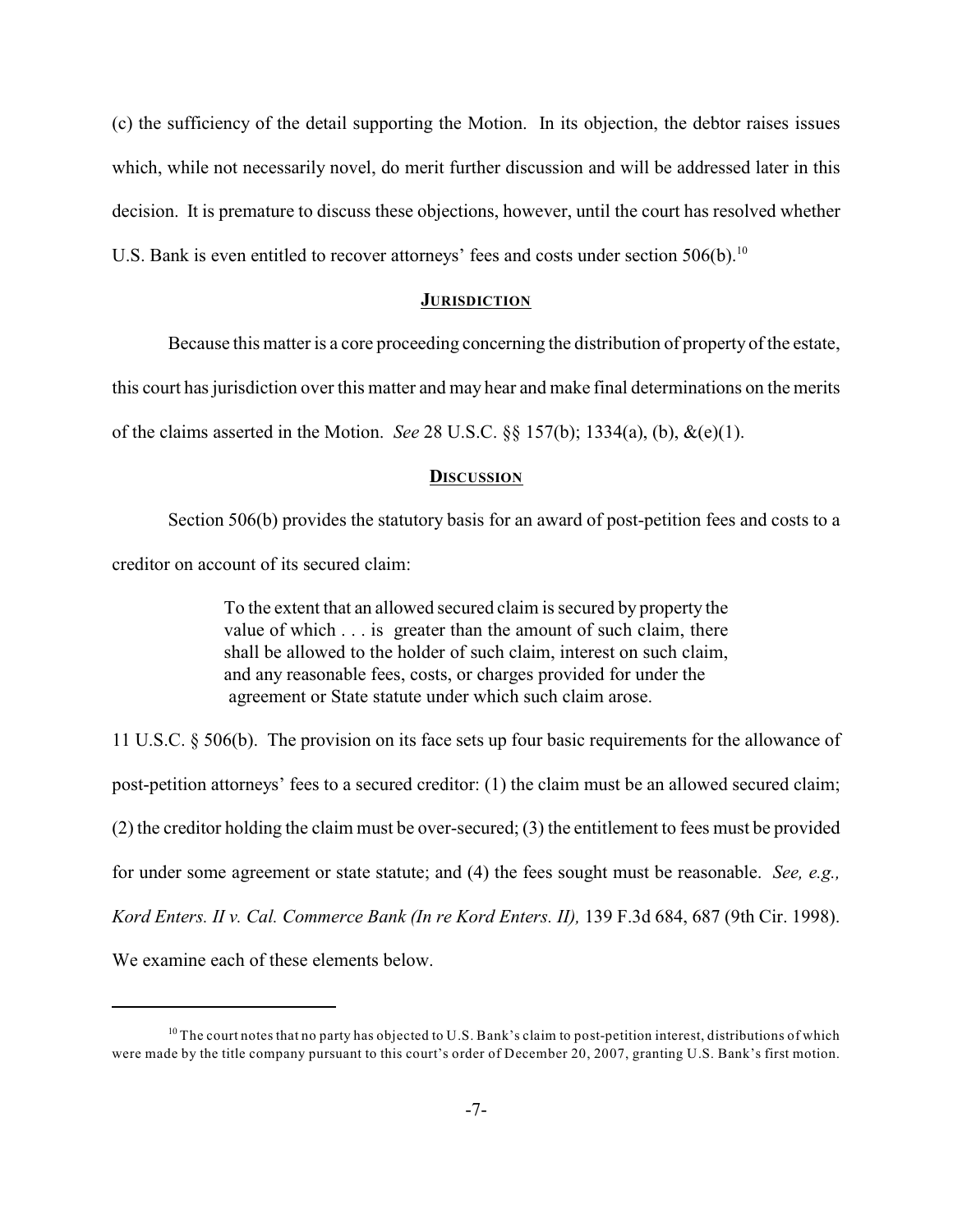#### 1. *U.S. Bank Holds an Allowed Secured Claim.*

For a creditor to hold an "allowed secured claim," it must first hold an allowed claim. *See*

11 U.S.C. § 506(a). Section 101(5) of the Bankruptcy Code defines a "claim" as:

(A) right to payment, whether or not such right is reduced to judgment, liquidated, unliquidated, fixed, contingent, matured, unmatured, disputed, undisputed, legal, equitable, secured, or unsecured; or

(B) right to equitable remedy for breach of performance if such breach gives rise to a right to payment, whether or not such right to an equitable remedy is reduced to judgment, liquidated, unliquidated, fixed, contingent, matured, unmatured, disputed, undisputed, legal, equitable, secured, or unsecured.

11 U.S.C. § 101(5). We thus look first to see whether U.S. Bank holds a "right to payment" in this case. That would normally be a simple exercise — we would look for a note. In this case, however, another bankruptcy case intervened. We thus need to see how that prior bankruptcy altered U.S. Bank's "right to payment" in this case.

Originally, there was a note. It was executed in 1998 by Desert Healthcare. The 1998 Note was later assumed by this debtor (Pan Am) in the course of Desert Healthcare's bankruptcy case. But Pan Am itself later filed its own bankruptcy case. As of the filing of that case, (which we here call the "First Case"), U.S. Bank (actually, DVI-XVII, with U.S. Bank as servicer) was owed \$2,696,809.80 on the 1998 Note, secured by land, buildings, and non-leased equipment. The debtor modified U.S. Bank's right to payment under that 1998 Note by means of a confirmed chapter 11 Plan.

Here is what that Plan did. First, it bifurcated the claim, because (according to the debtor), the collateral securing the claim was worth less than the amount owed the creditor. *See* 11 U.S.C.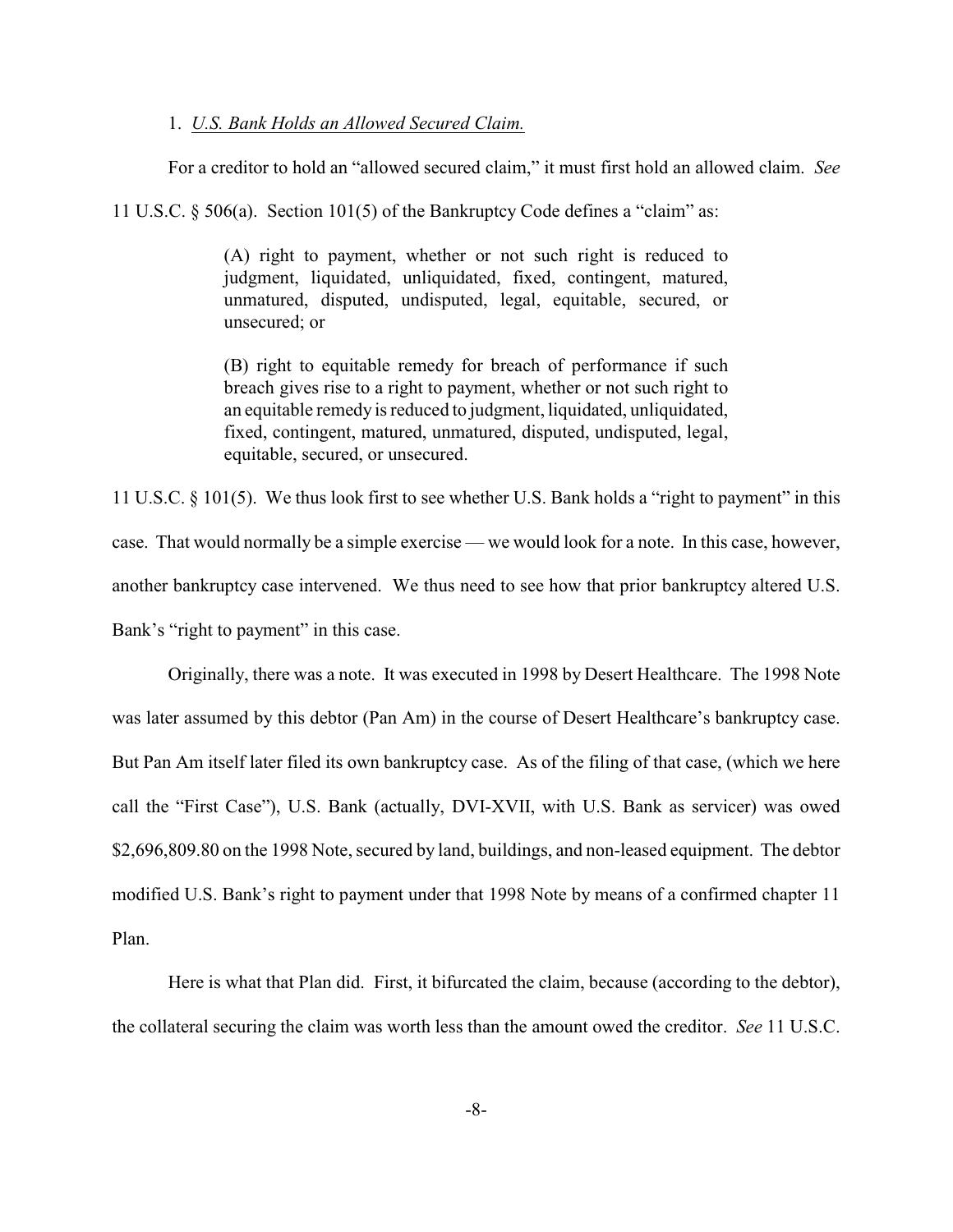§ 506(a). The Plan then treated the secured portion of the claim in one class (Class 4a), and dropped the unsecured portion of the claim into the general class for unsecured claims.<sup>11</sup> See Plan at 16; see *also* 11 U.S.C. §§ 502 & 506(a)(1) ("An allowed claim of a creditor secured by a lien on property in which the estate has an interest . . . is a secured claim to the extent of the value of such creditor's interest in the estate's interest in such property . . . ."). The Plan set the amount of the allowed secured claim at \$1.2 million, the asserted value of the collateral securing the claim. *See* Plan at 16- 18. No one contested that valuation, and it was ultimately adopted when the court confirmed the Plan. As a result of this plan treatment, U.S. Bank emerged from the First Case with a "new" right to payment in the amount of \$1.2 million (the "New Secured Claim"), secured by land, buildings, and non-leased equipment. The Plan provided that the New Secured Claim would be satisfied with "level monthly payments of \$22,645.48, including interest at 5% per annum, over a term of five years commencing on the first day of the month following [the] confirmation effective date." Plan at 18.

U.S. Bank did not recover post-petition interest, attorneys' fees and costs in the First Case, because it was under-secured. That is because there was never sufficient collateral with which to satisfy any of these post-petition accruals, and so they never became part of the allowed secured claim in that case. *See* 11 U.S.C. § 506(b). Instead, those accruals were discharged upon confirmation. *See* 11 U.S.C. § 1141(a), (c).

The Plan in the First Case thus created the "right to payment" that forms the basis for U.S. Bank's claim in this case. Between confirmation of that Plan, and the filing of this case, the debtor

 $<sup>11</sup>$  The treatment of the unsecured portion of U.S. Bank's unsecured claim is irrelevant for our purposes here</sup> because, upon confirmation, it was treated as an unsecured claim and could not become secured again, no matter what changes occurred with respect to the value of the collateral. That is the impact of bifurcation. *See* 11 U.S.C. § 1141.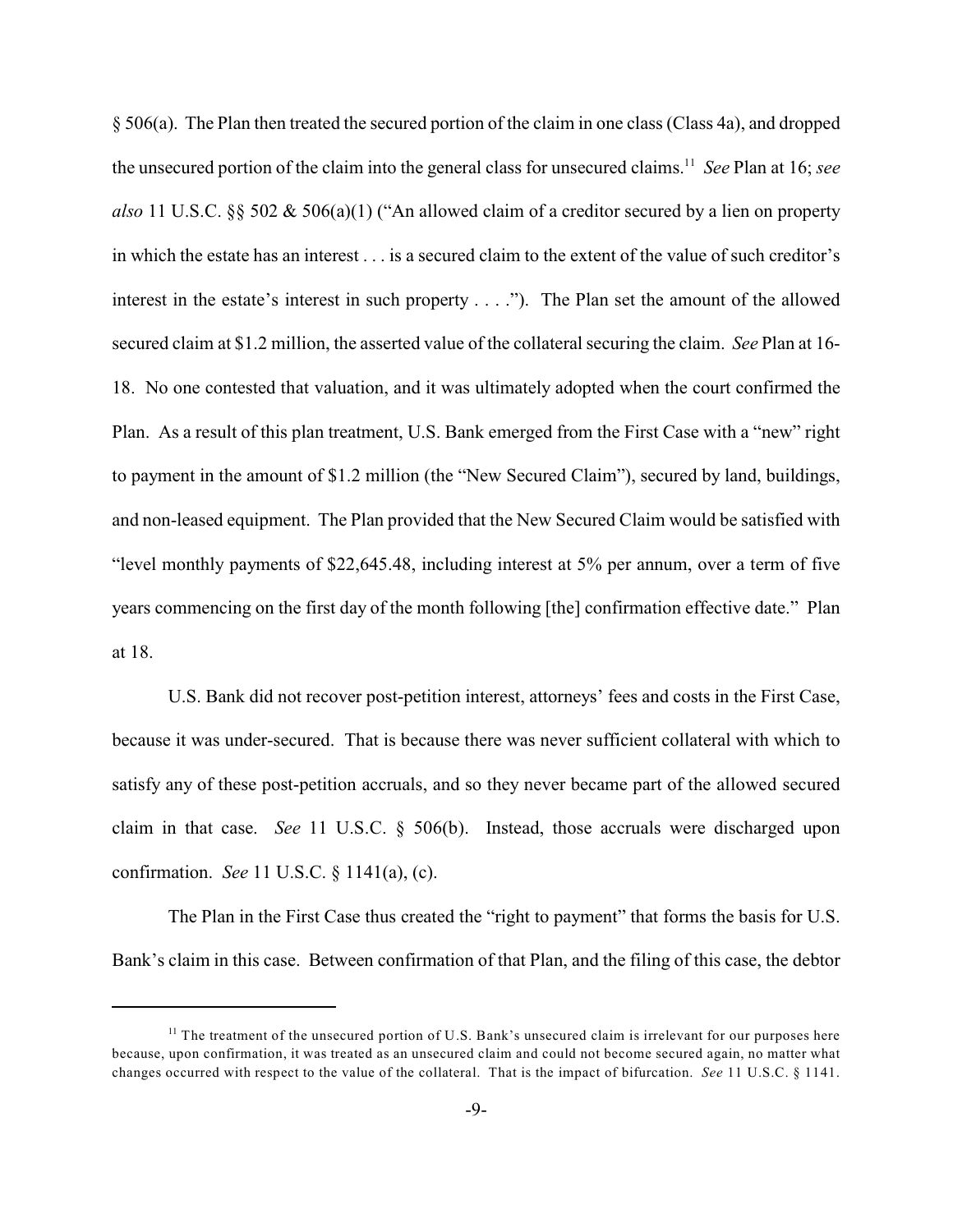made certain payments that reduced the claim. The claim also accrued interest and other charges that increased the claim. As earlier discussed in this opinion, the amount of the claim, as of the filing of the petition in this case, is approximately<sup>12</sup> \$1,174,234.40.

## 2. *U.S. Bank Is Over-Secured.*

Whether U.S. Bank is over-secured depends on two factors: what is the amount of the allowed claim, and what is the value of the collateral. In the previous section, we settled on a number for the allowed claim, for purposes of this decision — \$1,174,234.40. It remains to decide the value of the collateral. We know that a claim is an allowed secured claim to the extent of the value of the collateral securing the claim, and that the valuation is determined "in light of the purpose of the valuation and of the proposed disposition of use of such property." *See* 11 U.S.C. § 506(a)(1); *see also Landing Assocs., Ltd.*, 122 B.R. 288, 293 (Bankr. W.D. Tex. 1990). Cases have debated the timing of valuation for section 506(b) purposes. *See, e.g., Matter of T-H New Orleans,* L.P., 116 F.3d 790, 797 ( $5<sup>th</sup>$  Cir. 1997) (suggesting that such valuations might be conducted multiple times during a case prior to confirmation of a plan, when the collateral is proposed to be retained by the debtor). But there is virtually no debate regarding that timing when there has been a courtordered sale of the collateral under section 363(f). *See Ford Motor Credit Co. v. Dobbins,* 35 F.3d 860, 870-71 (4th Cir. 1994) ("In sum, when valuing secured collateral to determine whether a creditor is oversecured and thus entitled to post-petition interest pursuant to § 506(b), if the collateral has been sold, the value of the collateral should be based on the consideration received by the estate

 $12$  Recall that the court has made provision for later objections to allowed amount of U.S. Bank's claim. The court's statement of the amount of the claim in this opinion is not a binding and final determination of the claim. It is sufficient for purposes of this opinion that the amount is in all events less than the amount of money generated by the sale of the collateral at the court-conducted auction. *See* discussion *infra*.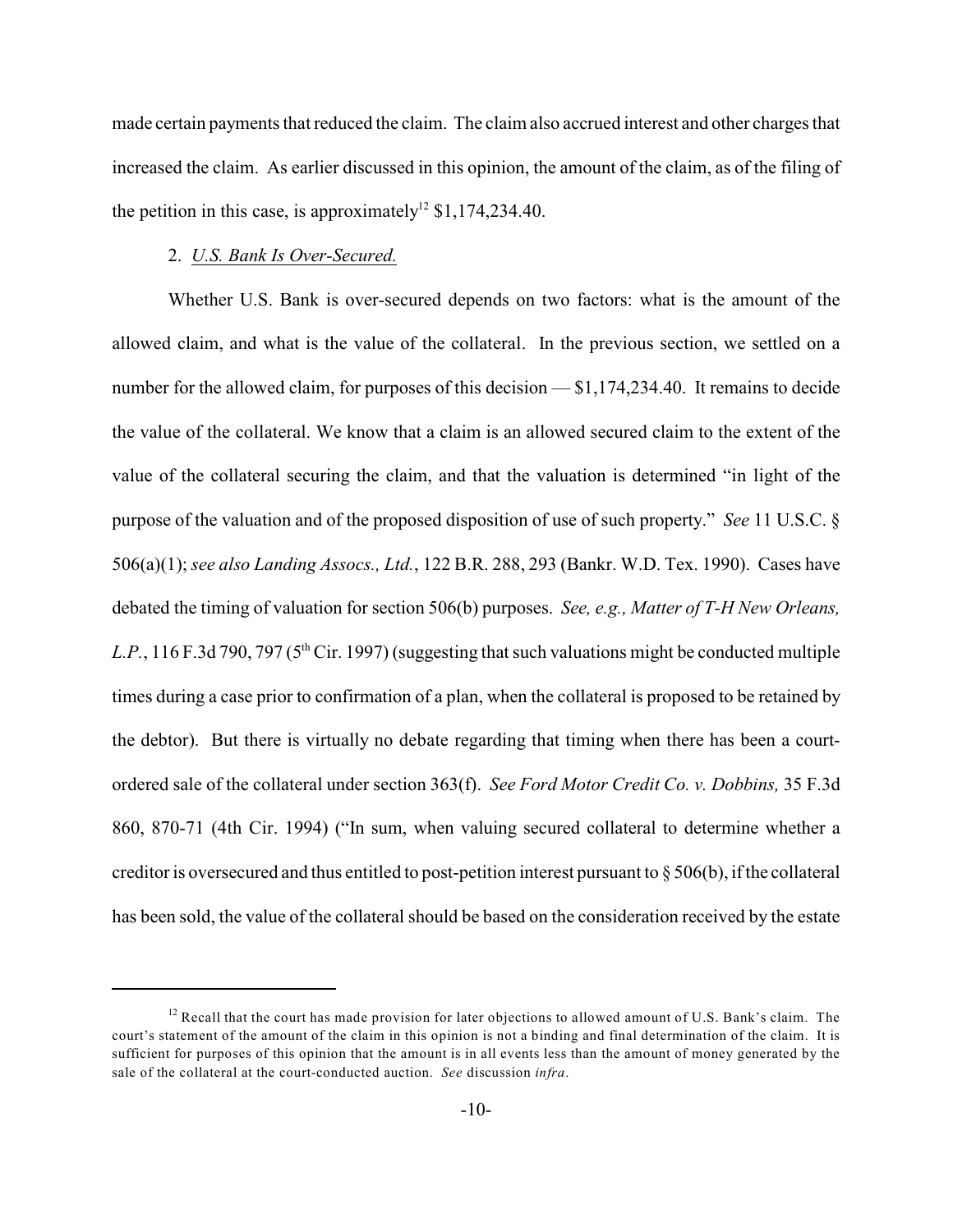in connection with the sale, provided that the sale price is both fair and the result of an arm's-length transaction."); *see also In re Alpine Group,* 151 B.R. 931, 935-36 (9th Cir. B.A.P. 1993) ("The offered [and accepted] price of \$1.9 million is conclusive evidence of the property's value."); *In re Urban Communicators PCS L.P.,* 379 B.R. 232, 242 (Bankr. S.D.N.Y. 2007) (taking the actual sale price as the value of the collateral sold).

In the present case, the value of U.S. Bank's collateral was set by the outcome of the December 12, 2007 auction. In that auction, the collateral was exposed to the market, and the market returned a value twice that attributed to essentially the same property in the First Case: \$2.4 million.<sup>13</sup> Because that value is greater than the amount of U.S. Bank's allowed claim as of the petition date, the amount of U.S. Bank's "allowed secured claim," according to section 506(b), may include post-petition accrued reasonable attorneys' fees and costs, up to the value of the collateral.<sup>14</sup> *See* 11 U.S.C. § 506(b).<sup>15</sup> The difference greatly exceeds the amount of post-petition attorneys' fees being sought here.

#### 3. *The Agreement Provides for Attorneys' Fees.*

Next, we must see whether there exists an agreement or state statute that provides for the recovery of reasonable fees, costs and charges. That is complicated in this case by the source of U.S. Bank's "right to payment," which is the confirmed Plan from the First Case. *See* discussion *supra*.

 $13$  The final sale price was \$2.8 million. DVI-XVII's collateral (the land, building, and all non-leased equipment) *and* DVI-XV's collateral (the leased radiology equipment) were both included in that sale. DVI-XV agreed to accept \$400,000 to release its lien. Subtracting this amount for the sale therefore brings a market value of \$2.4 million attributed to DVI-XVII's collateral.

 $14$  It also includes post-petition interest, but there is no debate about interest presented here. By agreement, there has already been a distribution to the DVI Entities in satisfaction of the pre-petition claim and accrued post-petition interest. All that has been reserved here has been the allowance of attorneys' fees (both pre-petition and post-petition).

<sup>&</sup>lt;sup>15</sup> None of the objecting parties appear to disagree with that proposition, and if they do, they may be judicially estopped by this court's December 20, 2007 order granting U.S. Bank's first motion for distributions.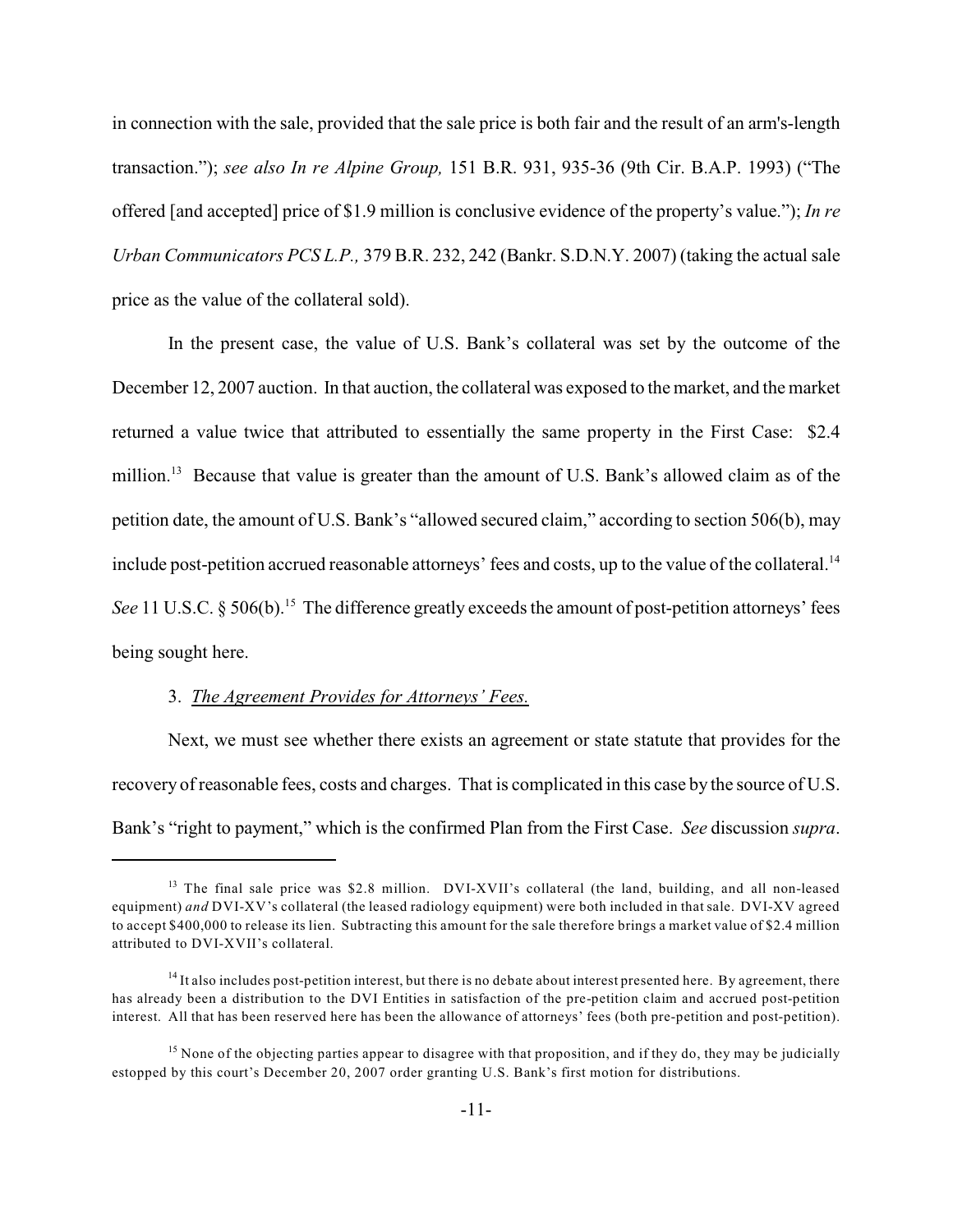A natural place to look first for an agreement providing for the recovery of attorneys' fees to a secured creditor is, of course, the note that forms the basis for the right to payment. In this case, however, the 1998 Note that we would first inspect for such a provision is unavailable. It was *replaced* by the Plan. *See* 11 U.S.C. § 1141(a) ("the provisions of a confirmed plan bind the debtor . . . and any creditor . . ."); *see also In re Consumer Realty & Dev. Co.,* 238 B.R. 418, 425-26 (8th Cir. B.A.P. 1999) (noting that the confirmation of a plan had the effect of replacing the obligations under a promissory note with the obligations as provided in the plan); *In re Depew,* 115 B.R. 965, 966 (Bankr. N.D. Ind. 1989) ("Since confirmation binds both debtors and creditors to the terms of a confirmed plan, it effectively replaces debtors' pre-petition obligations to creditors, which were discharged, with the obligations to those creditors set forth in the confirmed plan.") (citing *In re Penn. Iron & Coal Co., Inc.,* 56 B.R. 492, 495 (Bankr. S.D. Ohio 1985) *and In re Am. Props., Inc.,* 30 B.R. 239, 246 (Bankr. D. Kan. 1983)); *Terry v. Federal Ins. Co. (In re R.J. Reynolds-Patrick County Mem. Hospital, Inc.),* 315 B.R. 674, 678 (Bankr. W.D. Va. 2003) (quoting *In re Grinstead,* 75 B.R. 2, 3 (Bankr. D. Minn. 1985)). G&S and the Committee maintain that the treatment of Class 4a does not include any provision for the recovery of attorneys' fees. They also point out that, the source of the creditor's right to recover such fees cannot be the 1998 Note, and so U.S. Bank's claim under section 506(b) must fail. That, they say, is because that note is now gone and thus can no longer be the source of U.S. Bank's right to payment. *See* 11 U.S.C. 506(b)(allowance of fees, costs, and charges conditioned on their being provided for under the agreement); *see also* discussion *supra*. They add that any "right to payment" of attorneys' fees that may have existed with respect to U.S. Bank's claim as it entered the First Case was, of necessity, discharged — regardless whether that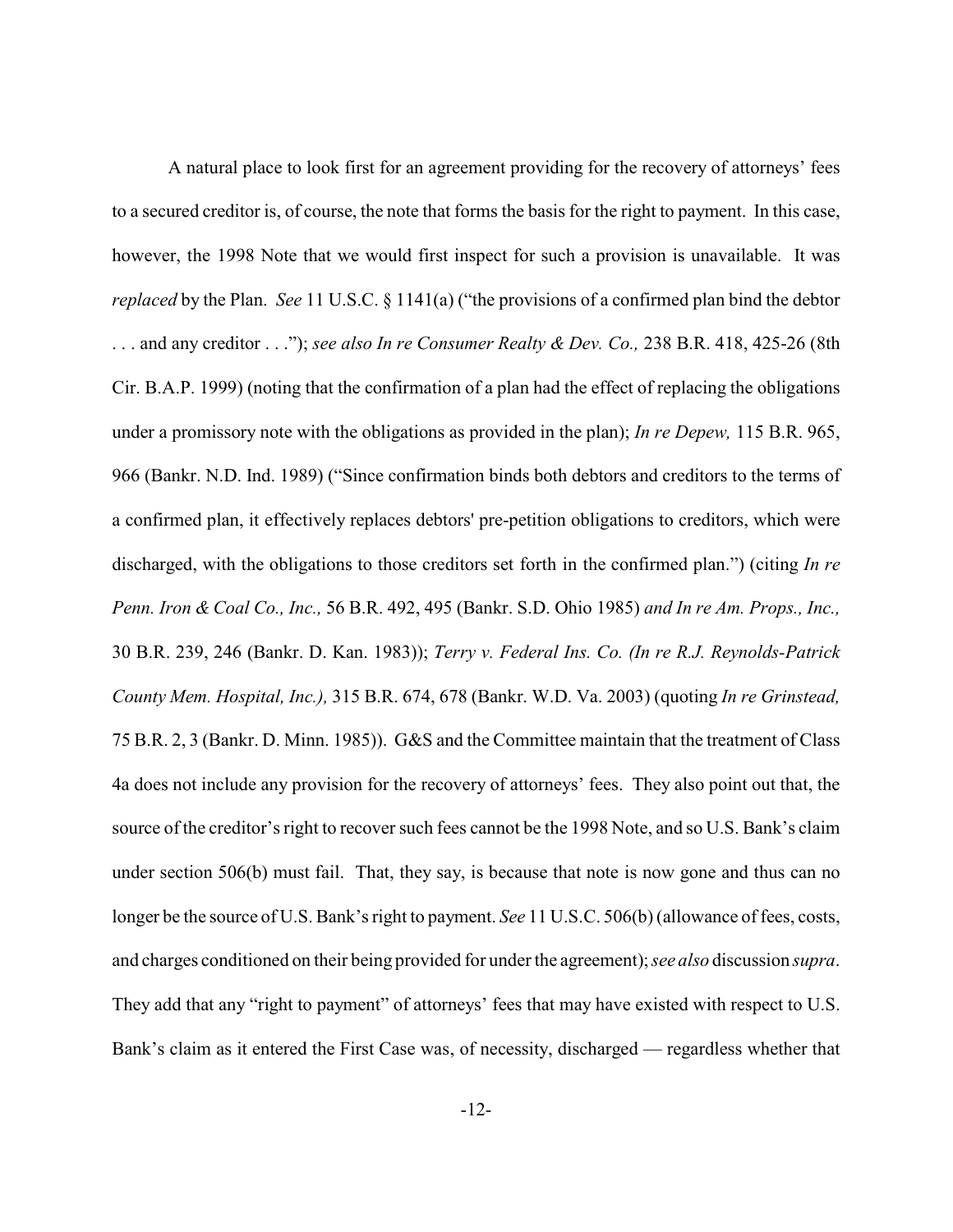right to payment had yet matured as a non-contingent or unliquidated indebtedness.<sup>16</sup> See 11 U.S.C. § 101(5) (including within the definition of claim, a right to payment that is merely contingent, unliquidated, or unmatured).

The objecting creditors make a valid point. In the sense that a contractual duty to pay attorneys' fees was imposed by the 1998 Note, regardless when the obligation might actually mature into a liquidated claim, it is similar to the kind of dischargeable obligation that arises from a guaranty agreement, which is similarly discharged regardless whether the obligation to pay pursuant to the guaranty has been triggered as of the petition date. *See Jaurdon v. Cricket Commc'ns, Inc.*, 412 F.3d 1156, 1158-59 (10th Cir. 2005) (holding that a creditor who was appealing an unfavorable decision in a previous lawsuit against the debtor held a disputed or contingent claim within the meaning of  $101(5)(A)$  such that the claim was discharged under section  $1141(d)(1)(A)$  when the plan was confirmed, despite the putative creditor's failure to file a timely proof of claim); *see also United States v. LTV Corp. (In re Chateaugay Corp.)*, 944 F.2d 997, 1005 (2d Cir. 1991).<sup>17</sup>

G&S and the Committee further point to paragraph 12.5 of the Plan, contending that by this

 $16$  It is fair to characterize any contractual provision for the recovery of attorneys' fees as creating a "noncontingent, unliquidated claim" subject to discharge under section 1141.

<sup>&</sup>lt;sup>17</sup> Said the *Chateaugay Corp.* court:

The relationship between environmental regulating agencies and those subject to regulation provides sufficient "contemplation" of contingencies to bring most ultimately maturing payment obligations based on pre-petition conduct within the definition of "claims." True, EPA does not yet know the full extent of the hazardous waste removal costs that it may one day incur and seek to impose upon LTV, and it does not yet even know the location of all the sites at which such wastes may yet be found. But the location of these sites, the determination of their coverage by CERCLA, and the incurring of response costs by EPA are all steps that may fairly be viewed, in the regulatory context, as rendering EPA's claim "contingent," rather than as placing it outside the Code's definition of "claim."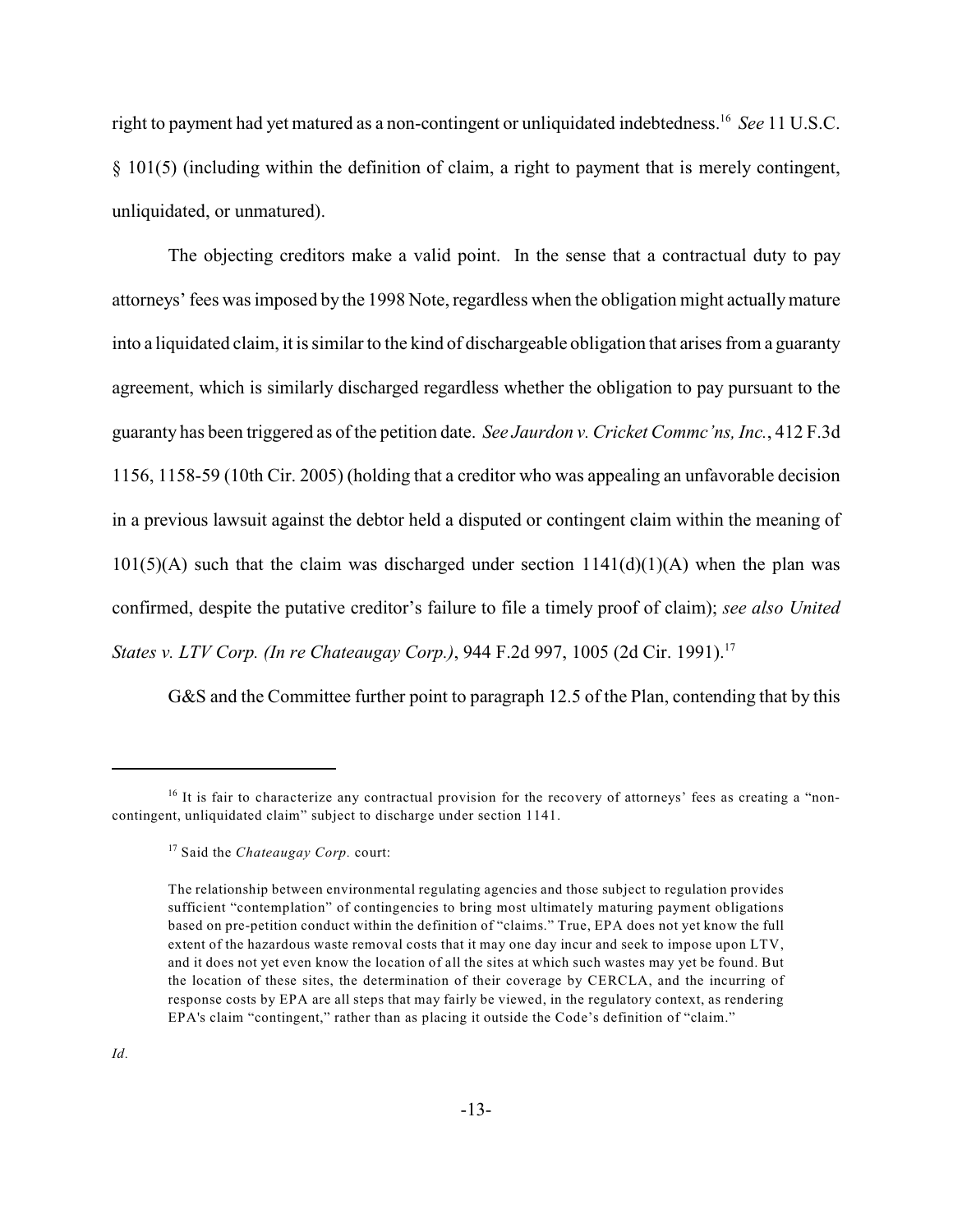provision the Plan actually *eliminated* any future entitlement to recover fees that U.S. Bank could *ever* incur. The first sentence of that paragraph says, "[b]ecause the statutory effect of confirmation is to discharge permanently all debt which the plan does not propose to repay, any post-confirmation default in the Debtor's performance of the Plan *will not revive any contractual debt or contractual claim in excess of what the Plan proposes to repay.*" Plan, at ¶ 12.5 (emphasis added). That sentence restates a statutory fact of life regarding bankruptcy discharge — pre-petition debts are discharged by confirmation, displaced (and replaced) by the Plan's treatment of those debts, and will not be revived by any post-confirmation default in plan payments. *See* 11 U.S.C. § 1141(d).

Both of these arguments have legs. A claim — even an unliquidated, or contingent, or an unmatured claim — can be "discharged" by a confirmed chapter 11 plan in the sense that the terms of the plan displace all pre-petition entitlements. *See* 11 U.S.C. § 1141(a), (c); *see also* discussion *supra*. And a confirmation order, entered by a federal court pursuant to federal law, can override one's state law entitlements on a going-forward basis as well, to the extent the order is otherwise constitutional. *See* U.S. Const. art. VI, cl. 2; *see also Pac. Gas & Elec. Co. v. Ca.*, 350 F.3d 932, 948-49 (9th Cir. 2003); *In re Consumers Realty & Devel. Co., Inc.*, 238 B.R. 418, 426 (8th Cir. B.A.P. 1999).<sup>18</sup>

However, these arguments are unavailing if the terms of the Plan itself *do* provide for the

 $^{18}$  G&S and the Committee seem also to argue that, because U.S. Bank was not allowed a claim for attorneys' fees in the First Case (because they were undersecured), they cannot now make any renewed claim for attorneys' fees under section 506(b) in this case. This argument seems somehow to be grounded on a theory of *res judicata*. It lacks merit, of course, because the section 506(b) claim made here can only be applied to the claim of the creditor as it stands in this current case. That U.S. Bank found itself under-secured in the First Case is legally irrelevant to whether it is entitled to a recovery under section 506(b) in *this* case. Section 506 rests in its entirety on the definition of "allowed claim." A claim is allowed as of the date of the filing of the petition that initiated *this* case, *see* 11 U.S.C. § 502(b), and claims are filed by creditors, *see* 11 U.S.C. § 501(a). A creditor is an entity that "has a claim against the debtor that arose *at the time of or before the order for relief concerning the debtor*." *See* 11 U.S.C. § 101(10)(A) (emphasis added). Thus, the allowed claim that we consider in section 506(b) is the claim as it exists in *this case*, not some previous case.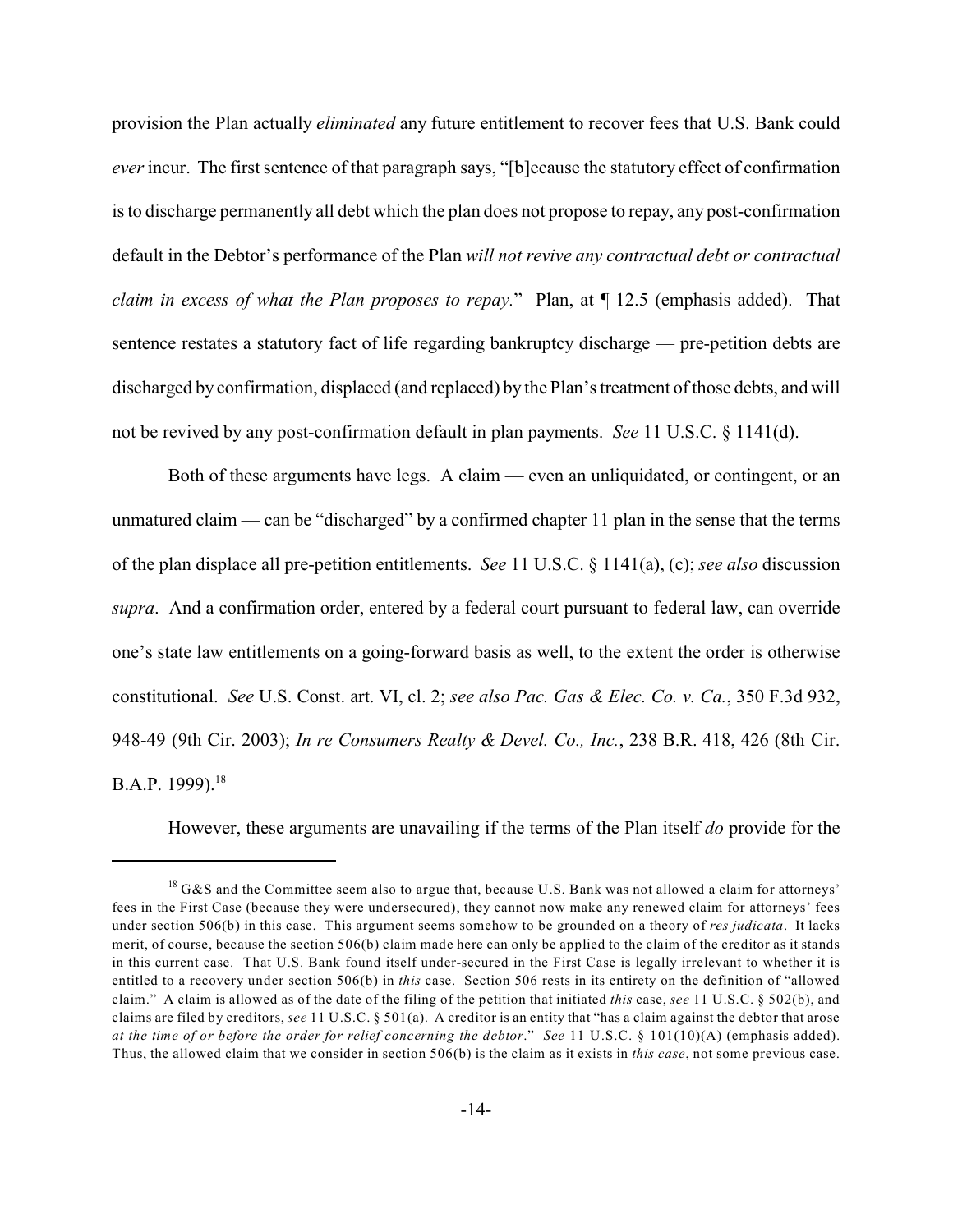recovery of attorneys' fees with respect to U.S. Bank's claim. The Plan in fact does just that – further down in the very paragraph cited by G&S and the Committee: "[t]he Debtor's failure to make any payment on a secured claim, after twenty-day demand as set forth above, *shall entitle the secured claim holder to exercise ordinary covenants of its security agreement or statutory lien provision according to applicable state law*, to enforce and accelerate the balance of the portion of its claim which was treated as secured at confirmation." Plan, at ¶ 12.5 (emphasis added). By this provision, then, the Plan provides that a secured creditor (like U.S. Bank) may exercise the "ordinary covenants of its security agreement." In so doing, the Plan ratified and incorporated the terms of the Deed of Trust that, by the terms of the Plan itself, continued as security for the New Secured Claim given to DVI-XVII (on whose behalf U.S. Bank now seeks distribution). If this Deed of Trust *also* contains a provision for the recovery of attorneys' fees incident to the New Secured Claim, then U.S. Bank will still be entitled to recover those fees under section 506(b), because Paragraph 12.5 of the Plan preserved U.S. Bank's rights under its security instruments past confirmation. *See* Plan at 18- 19, 38. In fact, it does.

Article II of the Deed of Trust granted U.S. Bank a lien on, among other things, the debtor's land and building. *See* Deed of Trust, at 8-9, §§ 2.1(b), 2.3. That lien secured the 1998 Note as well as "[a]ny and all renewals, increases, extensions, *modifications*, rearrangements, or restatements of an supplements to all or any part of the loans . . . described or referred to in subparagraphs (a) through (d) above, *together with all costs, expenses and attorneys' fees incurred in connection with the enforcement or collection thereof*." *Id.* at 8 (emphasis added). The Plan was in essence a modification of the secured obligations under the 1998 Note, $19$  and so the New Secured Claim

*See In re Consumer Realty & Dev. Co.,* 238 B.R. at 425-26; *In re Depew,* 115 B.R. at 966. <sup>19</sup>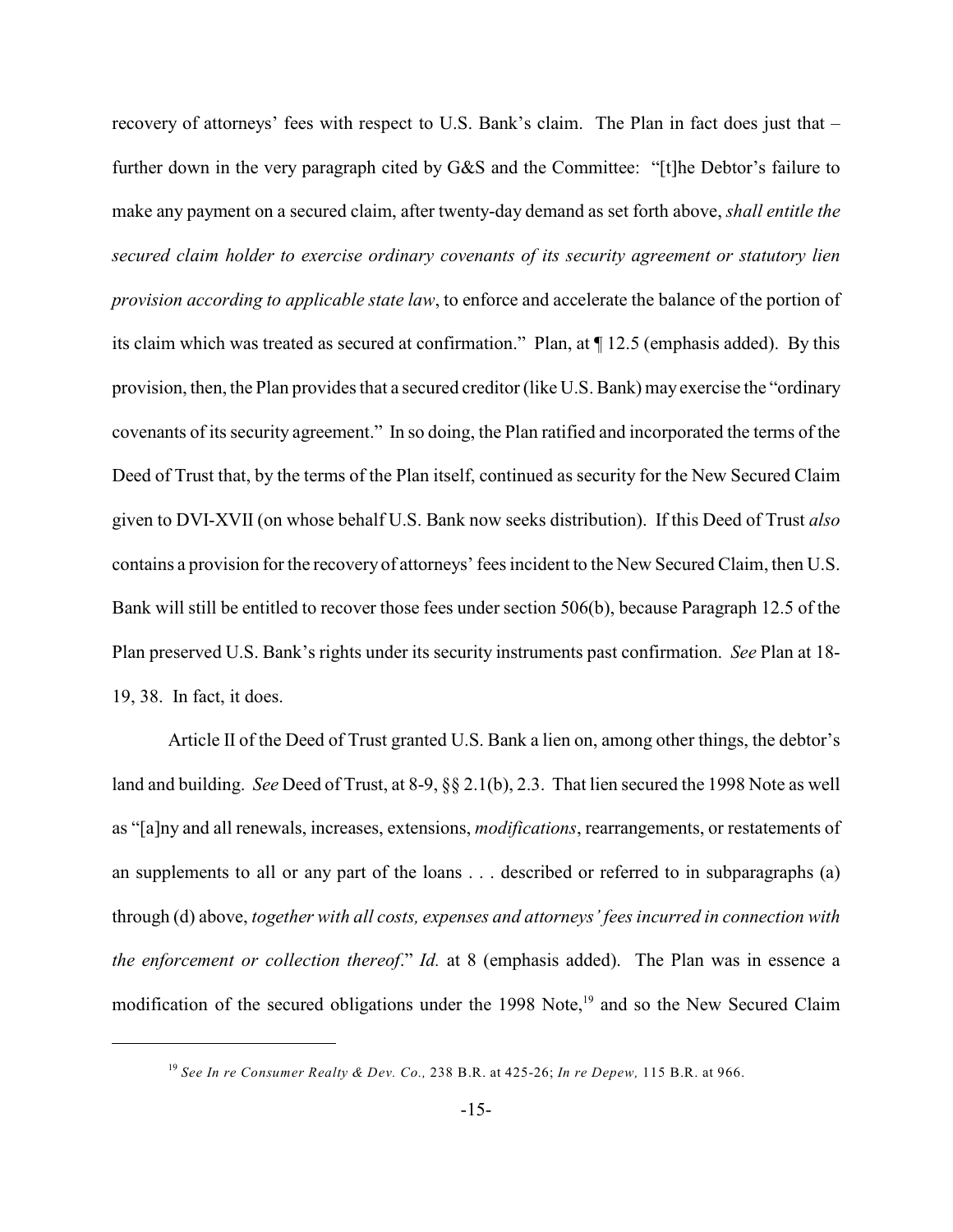(arising under the Plan) falls within the Deed of Trust's definition of "Secured Indebtedness." The Deed of Trust further provides U.S. Bank with a broad range of remedies in the event of the debtor's default, including the right to request, and even to force, a judicial sale such as the one this court held on December 12, 2007. *See id.*, art. VI. The Deed of Trust then provides for the recovery of reasonable attorneys' fees relating to the secured party's enforcement of its rights under the Deed of Trust. The Deed of Trust's distribution scheme (for proceeds from the disposition of any collateral described therein) provides for the first distributions to be made as reimbursement for "all expenses of *collection* or of advertising, *selling*, and conveying the [collateral], or any part thereof, *and reasonable attorneys' fees*." *Id.* § 4.6 at 23 (emphasis added).

The Plan, as already noted, incorporates these rights and remedies by reference, and because the Plan is essentially "the agreement" under which U.S. Bank's New Secured Claim arose, the court concludes that the Plan (by ratifying the underlying Deed of Trust) provides the requisite "agreement" for the recovery of post-petition fees called for by section 506(b).

#### 4. *Reasonableness of Fees*

Three of the four elements for allowing U.S. Bank's section 506(b) claim for attorneys' fees have been established, and the objections of G&S and the Committee have been disposed of. It remains to consider whether the fees requested are reasonable. U.S. Bank's Motion actually requests the payment of attorneys' fees incurred not only post-petition (which can be included as part of U.S. Bank's secured claim by virtue of section 506(b) for the reasons outlined above, to the extent they are "reasonable"), but also fees incurred pre-petition as far back as April 2, 2007 (about five months before the petition date in the present case). Pre-petition fees are not governed by section 506(b). Instead, they are rightly included as part of the creditor's pre-petition claim itself, allowed under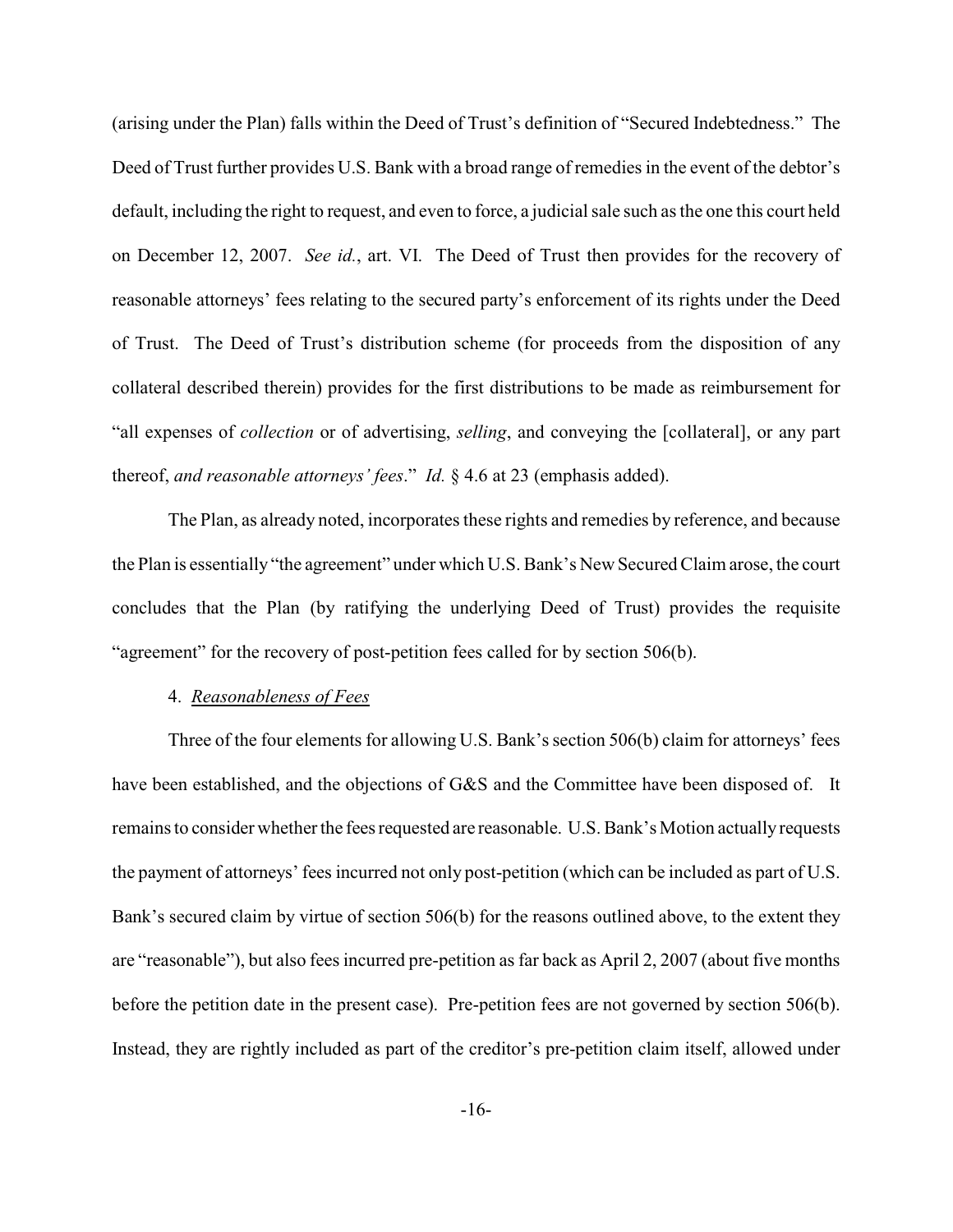section 502(b). They do not have to pass muster under section 506(b). Instead, they merely need to be allowable under non-bankruptcy law. No one here seriously disputes that U.S. Bank, as a secured creditor has a legal basis for the recovery of pre-petition fees under non-bankruptcy law. TEX.CIV.PRAC.&REM.CODE § 38.001 (Vernon 1997) ("A person may recover reasonable attorneys' fees from an individual or corporation, in addition to the amount of the valid claim and costs, if the claim is for  $\dots$  (8) an oral or written contract."). The only limitation we discuss in this opinion is whether, again as a matter of non-bankruptcy law, they are reasonable. This is because, under Texas law (the non-bankruptcy law applicable to this claim), attorneys' fees may be awarded a creditor only to the extent they are reasonable. *See In re Cummins Utility, L.P.,* 279 B.R. 195, 201 (Bankr. N.D. Tex. 2002);*see also In re 900 Corp.,* 327 B.R. 585, 593 (Bankr. N.D. Tex. 2005). Under Texas law, the reasonableness of attorneys' fees are tested by an eight factor approach based on the Texas Rules of Professional Conduct. *See id.*; *Arthur Andersen & Co. v. Perry Equipment Co.,* 945 S.W.2d 812, 818 (Tex. 1997); *see also* TEX. DISCIPLINARY R. PROF'L CONDUCT 1.04, *reprinted in* TEX. GOV'T CODE, tit. 2, subtit. G app. (STATE BAR RULES, art.  $X$ ,  $\S$  9).<sup>20</sup>

Fees incurred *post-petition* are tested forreasonableness under federal law. The Fifth Circuit applies the same standard to professionals employed by secured creditors as it does to professionals employed to represent the estate or an official committee. *See In re Cummins Utility, L.P.,* 279 B.R. at 204 (citing *Blackburn-Bliss Trust v. Hudson Shipbuilders, Inc. (In re Hudson Shipbuilders, Inc.),* 794 F.2d 1051, 1056-57 (5th Cir. 1986)); *see generally Am. Benefit Life Ins. Co. v. Baddock (In re*

<sup>&</sup>lt;sup>20</sup> Those factors are: (1) the time and labor required, the novelty and difficulty of the questions involved, and the skill required to perform the legal services properly; (2) the likelihood that the acceptance of the particular employment will preclude other employment by the lawyer; (3) the fee customarily charged in the locality for similar legal services; (4) the amount involved and the results obtained; (5) the time limitations imposed by the client or by the circumstances; (6) the nature and length of the professional relationship with the client; (7) the experience, reputation, and ability of the lawyer or lawyers performing the services; and (8) whether the fee is fixed or contingent.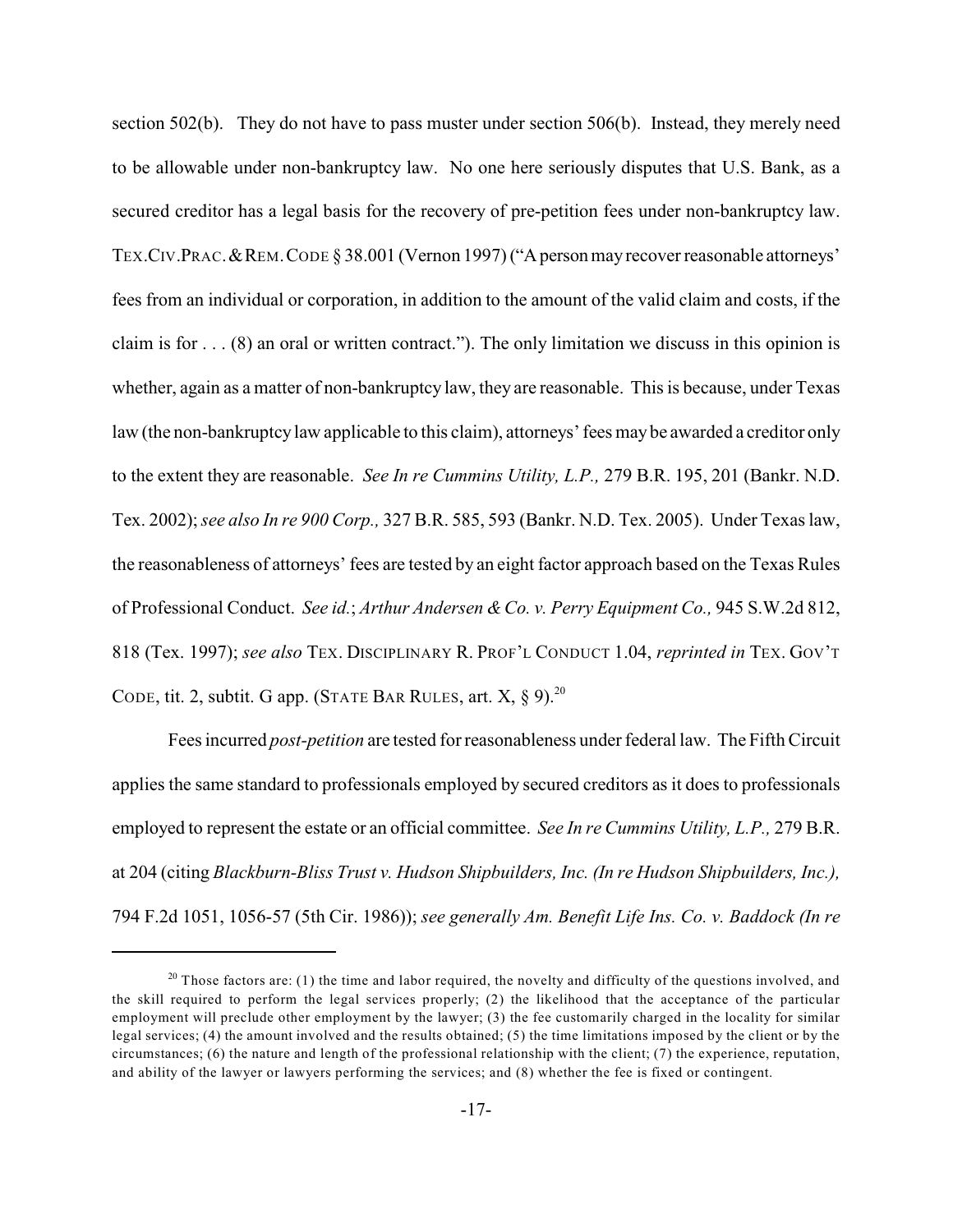*First Colonial Corp. of Am.),* 544 F.2d 1291 (5th Cir. 1977); *Johnson v. Ga. Hwy. Express, Inc.,* 488 F.2d 714 (5th Cir. 1974); 11 U.S.C. §§ 327, 1103.<sup>21</sup>

The Fifth Circuit has instructed bankruptcy judges to follow a three-step process in awarding fees to secured creditors: (1) determine the nature and extent of the services supplied by the attorney with reference to the time and labor records submitted; (2) ascertain the value of the services; and (3) briefly explain the findings and the reasons upon which the award is based. *In re Hudson Shipbuilders, Inc.,* 794 F.3d at 1058 (citing *In re First Colonial Corp. of Am.,* 544 F.2d at 1299- 1300). In reality, the federal standard for reasonableness under section 506(b) is "virtually identical" to the standard that applies under Texas law in the non-bankruptcy context. *In re 900 Corp.,* 327 B.R. at 594. By the same token, it is important to keep in mind the overall purpose of section 506(b) as relevant to the final determination of reasonableness, given that the allowance of fees to a secured creditor come essentially out of the pockets of unsecured creditors. As Judge Lynn succinctly put it, "Section 506(b) is not intended as a carte blanche for secured creditors to dun the estate." *In re Cummins Utility, L.P.,* 279 B.R. at 204; *see also In re Center,* 282 B.R. at 567 (noting that the purpose of the reasonableness requirement in section 506(b) is to ensure that over-secured creditors are not merely given a blank check to incur fees at the peril of the estate and its other creditors); *In re 900 Corp.,* 327 B.R. at 593; *In re Sanchez,* 372 B.R. 298, 303-04 (Bankr. S.D. Tex. 2007) (requiring secured creditors seeking reimbursement of attorneys' fees under section 506(b) to submit detailed fee applications, consistent with Bankruptcy Rule 2016). A court reviewing a secured

<sup>&</sup>lt;sup>21</sup> For the sake of completeness, those factors are: (1) the time and labor required; (2) the novelty and difficulty of the questions; (3) the skill requisite to perform the legal service properly; (4) the preclusion of other employment by the attorney due to acceptance of the case; (5) the customary fee; (6) whether the fee is fixed or contingent; (7) time limitations imposed by the client or other circumstances; (8) the amount involved and the results obtained; (9) the experience, reputation, and ability of the attorneys; (10) the "undesirability" of the case; (11) the nature and length of the professional relationship with the client; (12) awards in similar cases.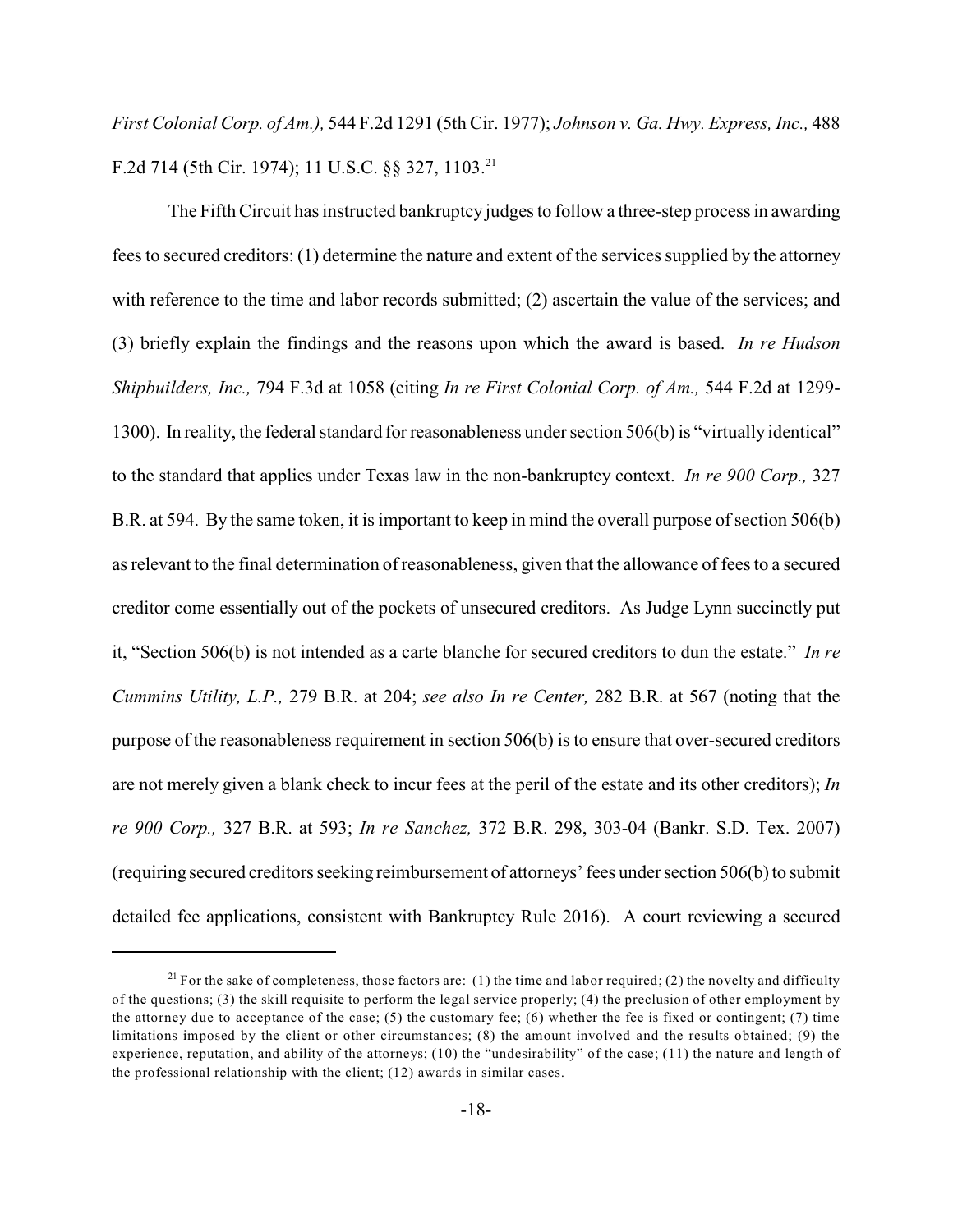creditor's fees for reasonableness should take into consideration, in addition to the *Johnson* factors, the circumstances surrounding the case and the manner of its administration. *See Cummins Utility, L.P.,* 279 B.R. at 204 (quoting *Chase Manhattan Bank, N.A. v. Wonder Corp. of Am. (In re Wonder Corp. of Am.),* 82 B.R. 186, 191 (Bankr. D. Conn. 1988)) (internal quotations omitted). Finally, the court must be especially vigilant to examine whether the secured creditor's attorney has over-staffed the case or double billed for duplicative work. These considerations apply with equal force to both pre-petition and post-petition fee requests.

The court is reminded that, in reviewing the Motion now before the court, the moving secured creditor (here, U.S. Bank) bears the burden of proving the reasonableness of its fees. *See In re 900 Corp.,* 327 B.R. at 595 (citing *In re Atwood,* 293 B.R. 227 (9th Cir. B.A.P. 2003) *and In re White,* 260 B.R. 870 (8th Cir. B.A.P. 2001)); *see also In re Sanchez,* 372 B.R. at 304. Taking the applicable factors into consideration, the court finds U.S. Bank's fees and costs (both pre-petition and post-petition) to be reasonable. Important to this conclusion, as discussed further below, are the circumstances surrounding this case.

This case was this debtor's second filing within the last five years, and the third filing by an owner of the hospital since 1998 when this loan was first created. U.S. Bank has already seen its original claim modified and reduced in the debtor's First Case. It was, therefore, justified in aggressively seeking to protect itself against a further write-down of this indebtedness. U.S. Bank sought, within the limits of the law, to maximize a return and minimize risk of loss. In so advocating, as discussed further below, Palmer & Manuel did not overstaff this case, and its actions have not been overzealous. Instead, the attorneys representing U.S. Bank have sought to protect their client's security interest.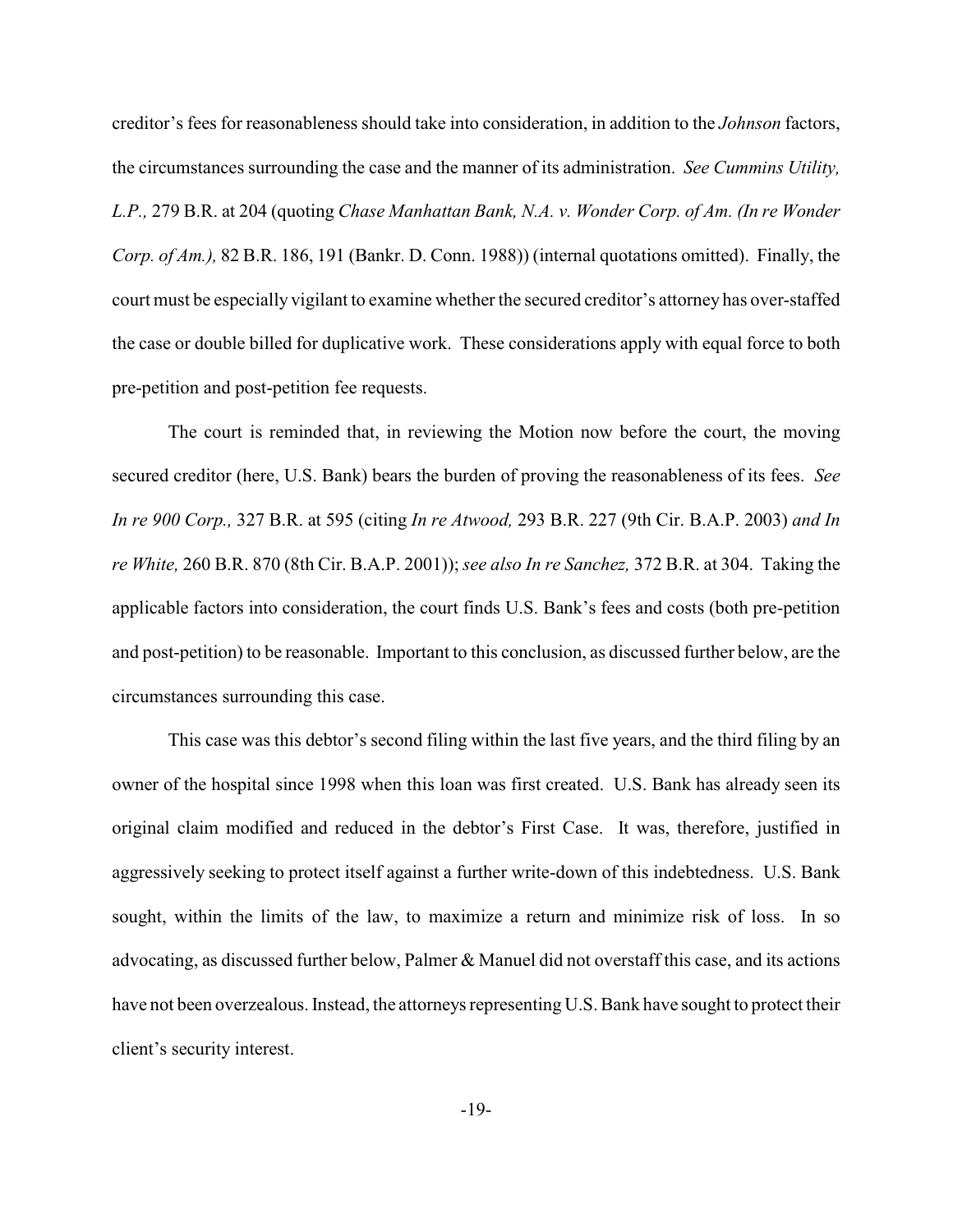# *a) Pre-Petition Fees and Expenses*

Before the debtor commenced this case, as one can easily deduce from Palmer & Manuel's invoices, U.S. Bank's primary concern was to post the property for foreclosure. With only a few exceptions related to the preparation of the debtor's imminent bankruptcy filing, all of U.S. Bank's fees *were* in fact incurred to Palmer & Manuel in preparation for foreclosure. These services included, among other things, reviewing the bankruptcy papers from the two previous cases, giving the proper notifications under the Plan to notify the debtor of its default, contacting the taxing authorities to determine what liens would have to be satisfied from the sale proceeds, contacting counsel for the debtor to determine whether the sale could proceed, $^{22}$  and identifying potential buyers to participate in the event that the posted sale actually proceeded. As early as June, 2007, U.S. Bank was preparing for the possibility that the debtor would commence a new bankruptcy case to forestall the scheduled foreclosure. From this court's review of Palmer & Manuel's supporting documentation, it is clear that U.S. Bank simply was not willing to acquiesce in yet another bankruptcy reorganization, at least not without putting up a fight over the value of the collateral. U.S. Bank, instead, took steps to market the collateral to obtain a value higher even than that attributed to the property by the debtor in the First Case. The services performed in so doing, according to the invoices, fit neatly within the Texas standard for fees reasonably incurred. The court concludes that these fees should be made part of U.S. Bank's allowed claim and paid as such.

# *b) Post-Petition Fees and Expenses*

Once the debtor commenced the present case, U.S. Bank began incurring more fees than it

 $^{22}$  It appears from the pre-petition invoices that the debtor did not take the threat of foreclosure lightly, and there were apparently some state court actions to restrain U.S. Bank from proceeding.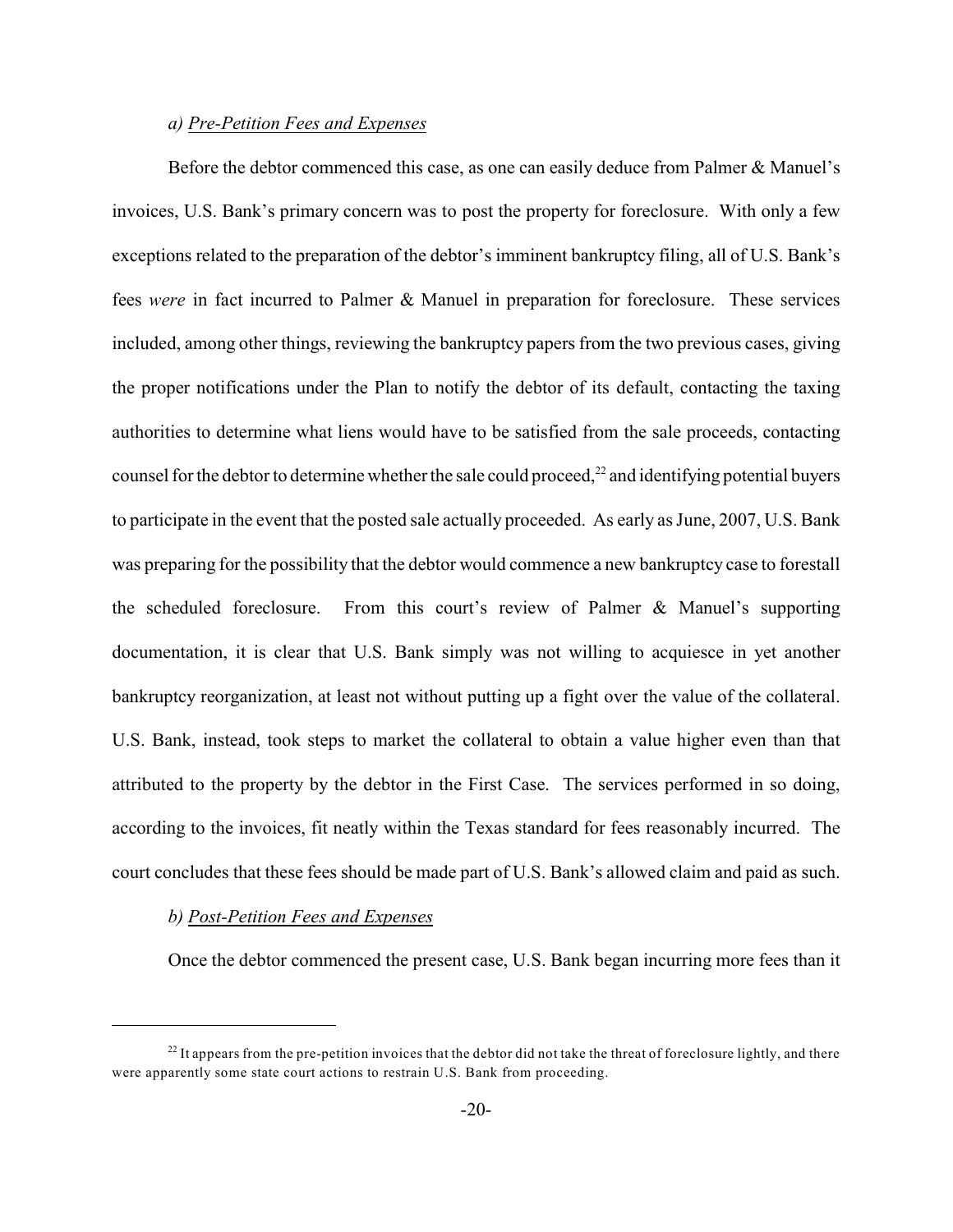had been incurring in the months leading up to the petition date. But that would not be extraordinary, given that U.S. Bank had been through two recent bankruptcy filings in connection with this hospital, and given the risks attendant to a secured creditor's position in any bankruptcy case. Once this bankruptcy case began, U.S. Bank's pre-petition goals did not change. According to the attorney invoices, U.S. Bank continued to move toward posting the property for foreclosure. Because the debtor was in bankruptcy, however, U.S. Bank had to take additional steps to achieve that goal, and there were more parties involved. These additional steps included, at least according to the invoices, drafting motions to lift the automatic stay and attacking the debtor's proposed use of cash collateral.

The debtor views these attacks as being overly litigious. There are certainly circumstances when secured creditors can overstep their bounds and become overly litigious, trying to make the debtor's case unnecessarily difficult, time-consuming, or expensive, and seeking to thwart any and all efforts at rehabilitation. *See First Bank of Ohio v. Brunswick Apts. of Trumbull County, Ltd. (In re Brunswick Apts. of Trumbull County, Ltd.),* 215 B.R. 520, 524 (6th Cir. B.A.P. 1998) (affirming a bankruptcy court's significantly reduced award of post-petition attorneys' fees under section 506(b), and noting that "most of [the Bank's] effort was unnecessary to protect the Bank's interests, was inconsistent with the Bankruptcy Code, were [sic] unrealistic in terms of the arguments advanced, and otherwise unreasonable"),  $aff'd$  by 169 F.3d 333, 336 (6th Cir. 1999).<sup>23</sup> But that was

 $^{23}$  In affirming the lowers courts, the Sixth Circuit added the following note:

In rejecting these and similar demands by the Bank, *the Bankruptcy Court spoke of the obvious disapproval and 'disdain' or the Chapter 11 process that the Bank exhibited throughout the proceedings.* [] Our review of the record does not disclose a basis for rejecting this view. The Bankruptcy Court concluded that a due regard for and understanding of the purposes of Chapter 11 proceedings would have ended this protracted litigation long ago and that the secured creditor should not be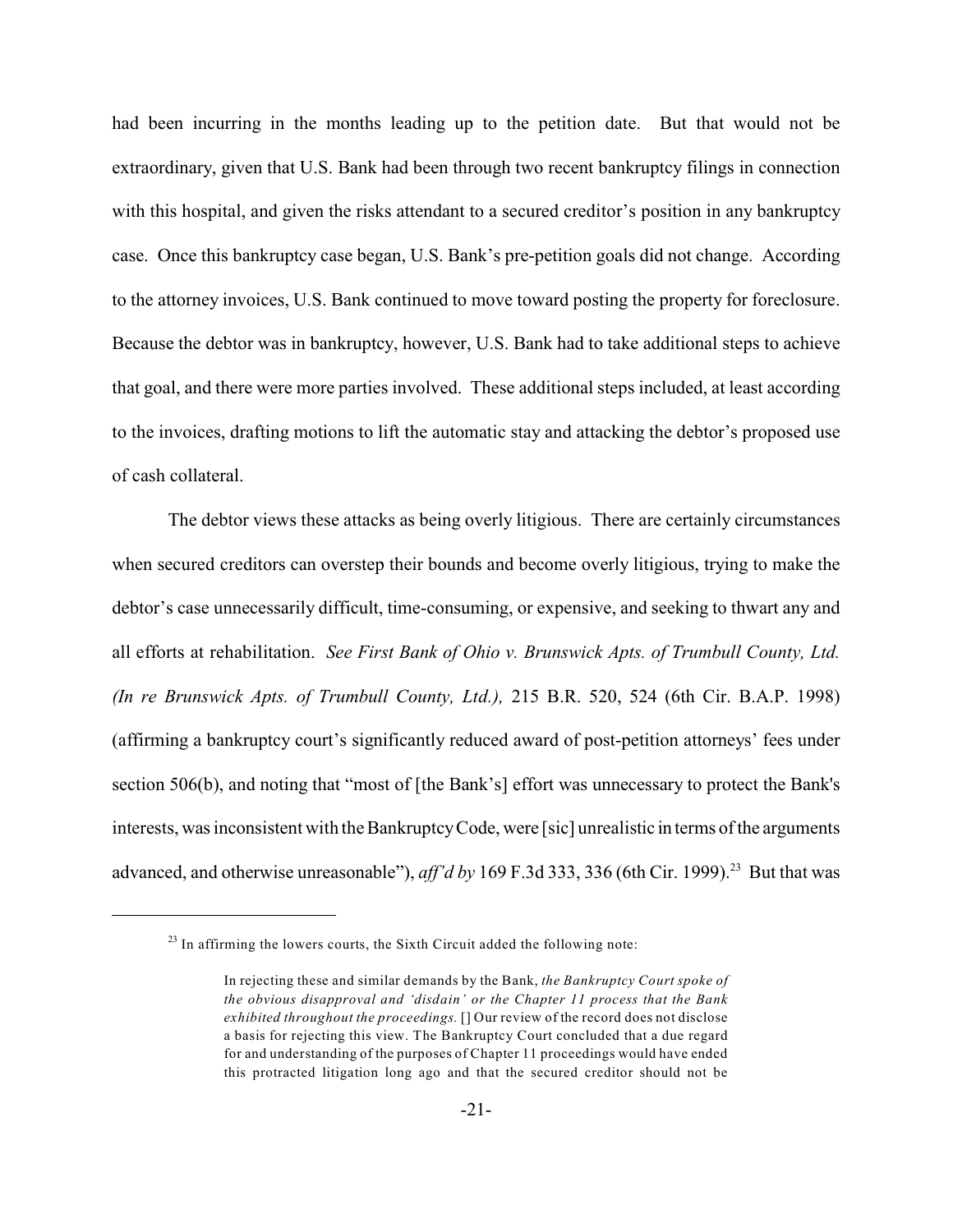not the case here. Considering the secured creditor's experience with this debtor, and the other circumstances surrounding this case,  $^{24}$  the court cannot agree with the debtor's characterization. U.S. Bank did not attack the debtor's motion for authority to use cash collateral as a way to pass off attorneys' fees to the estate knowing that it would receive full payment on its claim. It did not attack the debtor's proposed use of cash collateral simply to be litigious, or obstreperous, or any of a dozen other pejorative adjectives that might come to mind. It sought to protect itself from further cram down, and it sought to preserve its collateral position in a case which, when it was filed, was fraught with uncertainty.<sup>25</sup> Just because a secured creditor wishes not to cooperate with the estate does not mean that the fees incurred in taking adversarial measures are not "reasonable." The Bankruptcy Code does not impose a duty on the secured creditor to surrender protecting its own interests in service to the "greater good" of reorganization. *See In re Villa Capri of Ga. Assoc. L.P.,* 141 B.R. 257, 263 (Bankr. N.D. Ga. 1992) (noting that, while free to pursue all *bona fide* actions against the debtor, the creditor may seek compensation only for those fees reasonably incurred to protect its interest in its loan) (citing *Midland Mut. Life Ins. Co. v. Masnorth Corp. (In re Masnorth Corp.)*, 36 B.R. 335, 339 (Bankr. N.D. Ga. 1984)). As noted before, reasonableness within the purview of section 506(b) simply ensures that secured creditors not overstaff or unnecessarily duplicate work

rewarded but should be deterred from multiplying the proceedings unnecessarily. This view of the Bank's conduct in pursuing unreasonable claims no doubt colored the proceedings in the courts below.

*Id.* (emphasis added).

 $^{24}$  As discussed further below, U.S. Bank brought more value to the estate by ensuring that the debtor's prospective buyers were outbid by U.S. Bank's own prospective buyers.

<sup>&</sup>lt;sup>25</sup> Although the hospital ultimately brought \$2.8 million in a court-conducted auction in December, it was far from certain that the debtor's cash flow would support operations on filing, given the level of losses that the hospital was sustaining just shortly before filing.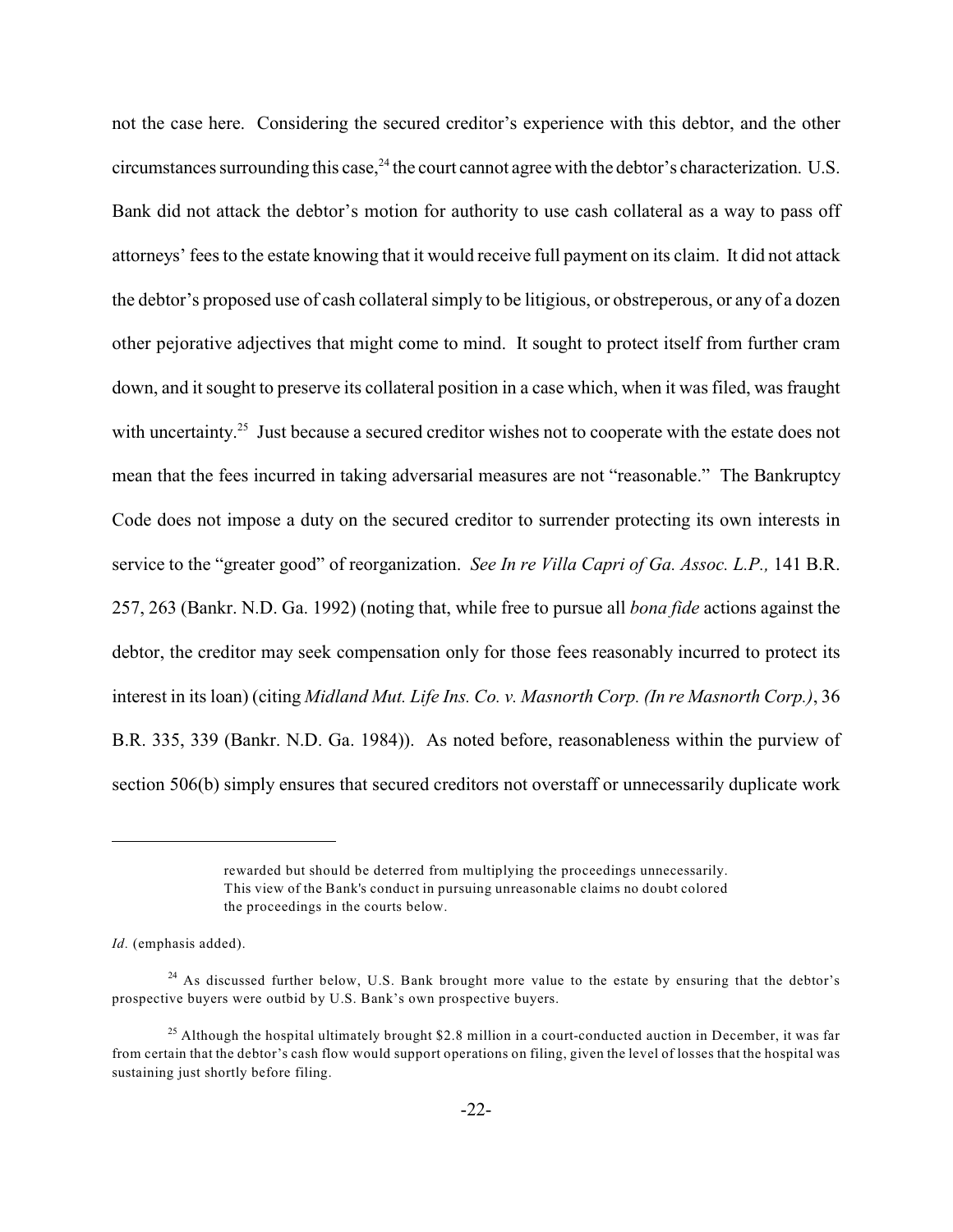at the expense of the estate and its other creditors. Judge Lynn once stated that a secured creditor's fees cease to be reasonable once that creditor knew that its claim would be paid in full. *See Cummins Utility, L.P.,* 279 B.R. at 204, 208. Judge Lynn's point is well-taken, but those are not our facts $26$ 

In the first month of this case, U.S. Bank's hours increased significantly from a pre-petition average of 25 to 30 hours each month to 95 hours in August alone. But this increase was to be expected for the primary secured lender responding to first day motions and attending hearings on those motions. The fees incurred in the months to follow fell more in line with the pre-petition averages and were also reasonable. Those fees were attributable to U.S. Bank's attempt to obtain relief from the automatic stay (a hotly contested battle), objections to the debtor's motion to sell the collateral under section 363, and continued actions to push for a foreclosure sale outside of bankruptcy.

U.S. Bank's first attempt to obtain relief from the stay resulted in an order that, as it turns out, truly set the tone for this case. After a hearing on September 18, 2007, Judge Robert C. McGuire (then presiding over the case) denied U.S. Bank's motion for relief from the automatic stay, but subject to conditions. His order included a provision that amounted to a drop-dead date for the automatic stay. The order gave the debtor less than three months (until December 7, 2007) to obtain new financing or to find a willing buyer. Failure to do so by December 7, 2007 meant the termination of the automatic stay as to U.S. Bank and the inevitable foreclosure thereafter. [Dkt. #

<sup>&</sup>lt;sup>26</sup> If the debtor seeks to rely on *Cummins* for the proposition that U.S. Bank should have stopped incurring fees once it became aware that it was fully secured, the debtor should have demonstrated precisely when U.S. Bank first became aware that it was over-secured. Until the in-court auction, there was a moderate amount of uncertainty regarding the value of the debtor's business and its assets, including U.S. Bank's collateral. *See supra* note 22 and accompanying text.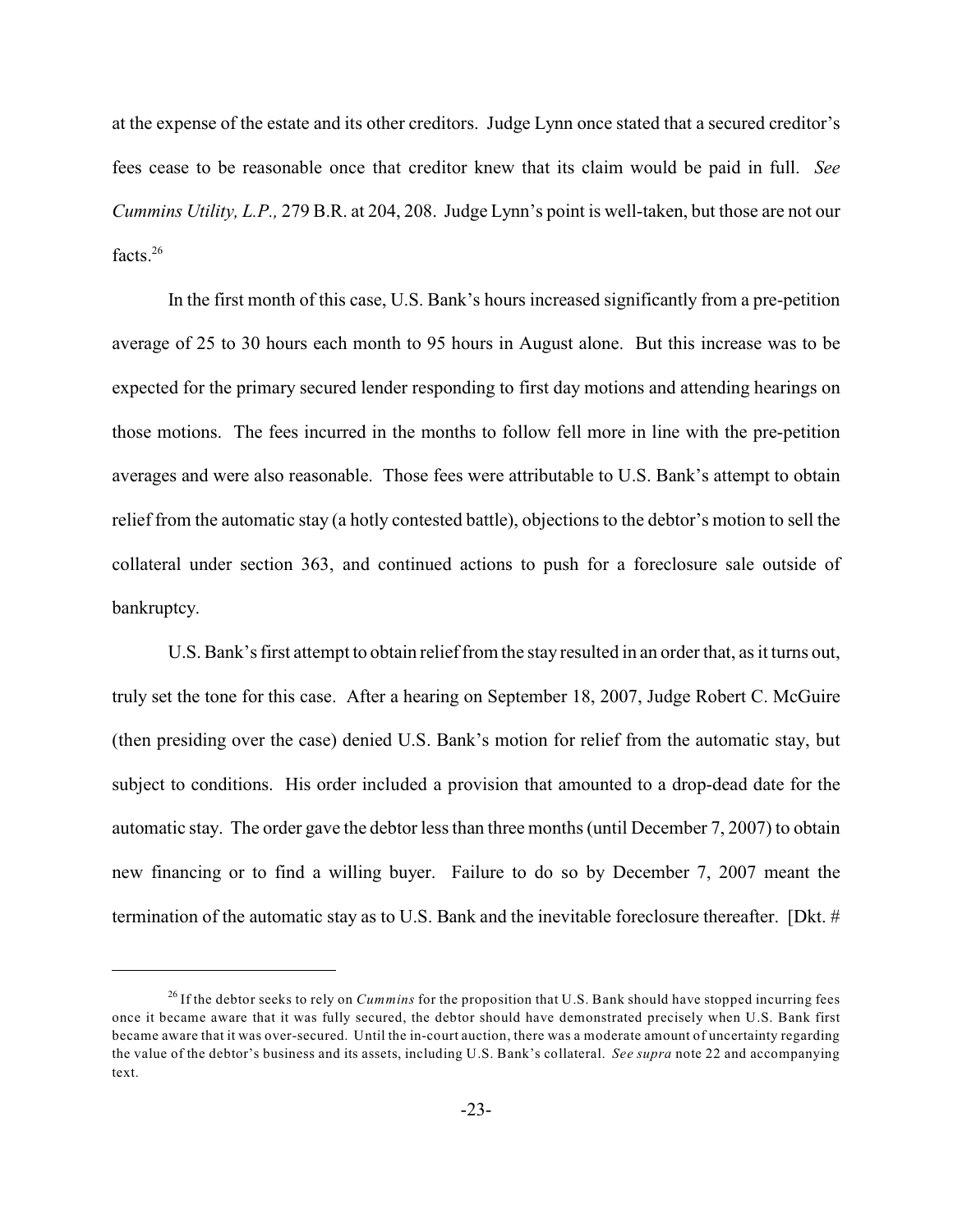154]. With this carrot, U.S. Bank tracked along, so the invoices reveal, to an imminent December foreclosure. All that was left to do until December 7, 2007 was to monitor the case, with U.S. Bank acting to protect itself against further incursions on its cash collateral and making sure that its secured position would be protected in the event of a section 363 sale.

Not only do Palmer & Manuel's invoices reflect this work, but they also reflect that Palmer & Manuel did this without overstaffing the case and without the excessive billing that one would expect to be present were this case problematic. $27$ 

The debtor attempted to market the hospital and searched for potential buyers to purchase its property through a section 363 sale, but to no avail. Its first attempt collapsed when the stalking horse bidder backed out before this court could approve the debtor's proposed sale procedures. It was not until just the week before the December 7, 2007 drop dead date that the debtor returned with another potential stalking horse bidder and requested an eleventh hour extension of the drop dead date to allow a section 363 sale to go forward. U.S. Bank objected and argued that it had found prospective buyers of its own, and was prepared to go forward with its foreclosure sale. At a hearing on the debtor's motion to extend the stay and to approve new section 363 sale procedures, this court determined that all parties would be better off if this court held an in-court auction in lieu of either foreclosure or the bid procedure being proposed by the debtor. When U.S. Bank contended that its prospective buyers did not wish to be disclosed, this court advised both the debtor and U.S. Bank to notify their prospective buyers of the in-court auction in lieu of the foreclosure sale, with the

<sup>&</sup>lt;sup>27</sup> After the first month of this case, Palmer & Manuel billed 35.1 hours in September, 42.0 hours in October, 26.75 hours in November, and 56.95 hours in December (the month of the auction and sale closing). With the fight U.S. Bank had on its hands, a bigger firm may have billed these hours in single a week. And despite the debtor's contention that U.S. Bank knew all along that it was over-secured, one cannot blame U.S. Bank for duke-ing out this issue until the in-court auction produced a final sale price of \$2.8 million. Until that time, there was no such guarantee.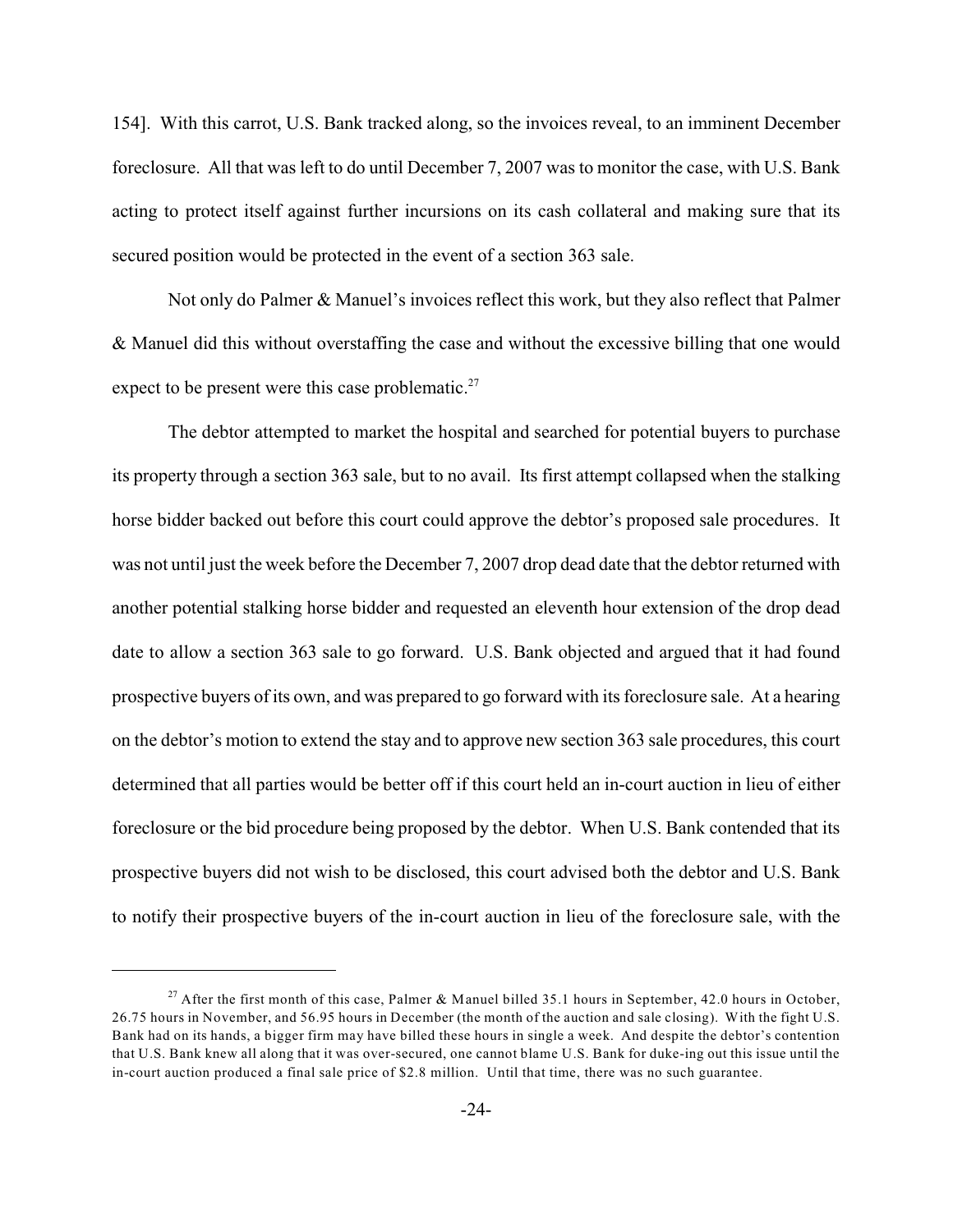warning that the property would of a certainty be sold on that date to whomever showed up, at an open-call auction conducted by the judge in the courtroom.

The auction was in fact held in court on December 12, 2007. The debtor's newly proposed stalking horse bidders were present, as were at least some of U.S. Bank's prospective buyers. The opening bid was \$1.5 million, offered by a bidder which U.S. Bank says was one of its prospective buyers. When given an opportunity to offer a counter, the debtor's new stalking horse bidder declined.<sup>28</sup> The winning bid, while not offered by U.S. Bank's prospective buyer, was \$2.8 million. That bid came after several incremental bids between the ultimate purchaser and U.S. Bank's prospective buyer. Once again, Palmer & Manuel's invoices track this history and demonstrate that U.S. Bank was, prior to time the court ordered an auction to be held, in fact working with prospective buyers to achieve a successful sale via the foreclosure process. Without U.S. Bank's objection to the debtor's latest sale procedures and its insistence that it could bring in a higher sale price outside of bankruptcy, the court might never have decided to hold an auction, and the estate might not have received the final bid of \$2.8 million that has happily resulted in making U.S. Bank an over-secured creditor in this case. Palmer & Manuel has thus provided value to the estate, albeit somewhat by accident.

Following the December 12, 2007 auction, Palmer & Manuel's workload reduced considerably. The only post-auction work left to do was to work with the other parties on a form of the sale order (as this court requested), to upload a proof of claim with the final calculation of the principal balance owed on U.S. Bank's New Secured Claim, and to file a motion for distribution of

<sup>&</sup>lt;sup>28</sup> In fact, the debtor's putative stalking horse bidder did not further participate in the bidding at all. The debtor's last attempt to obtain approval of its sale procedures proposed a stalking horse bid well below the \$1.5 million opening auction bid.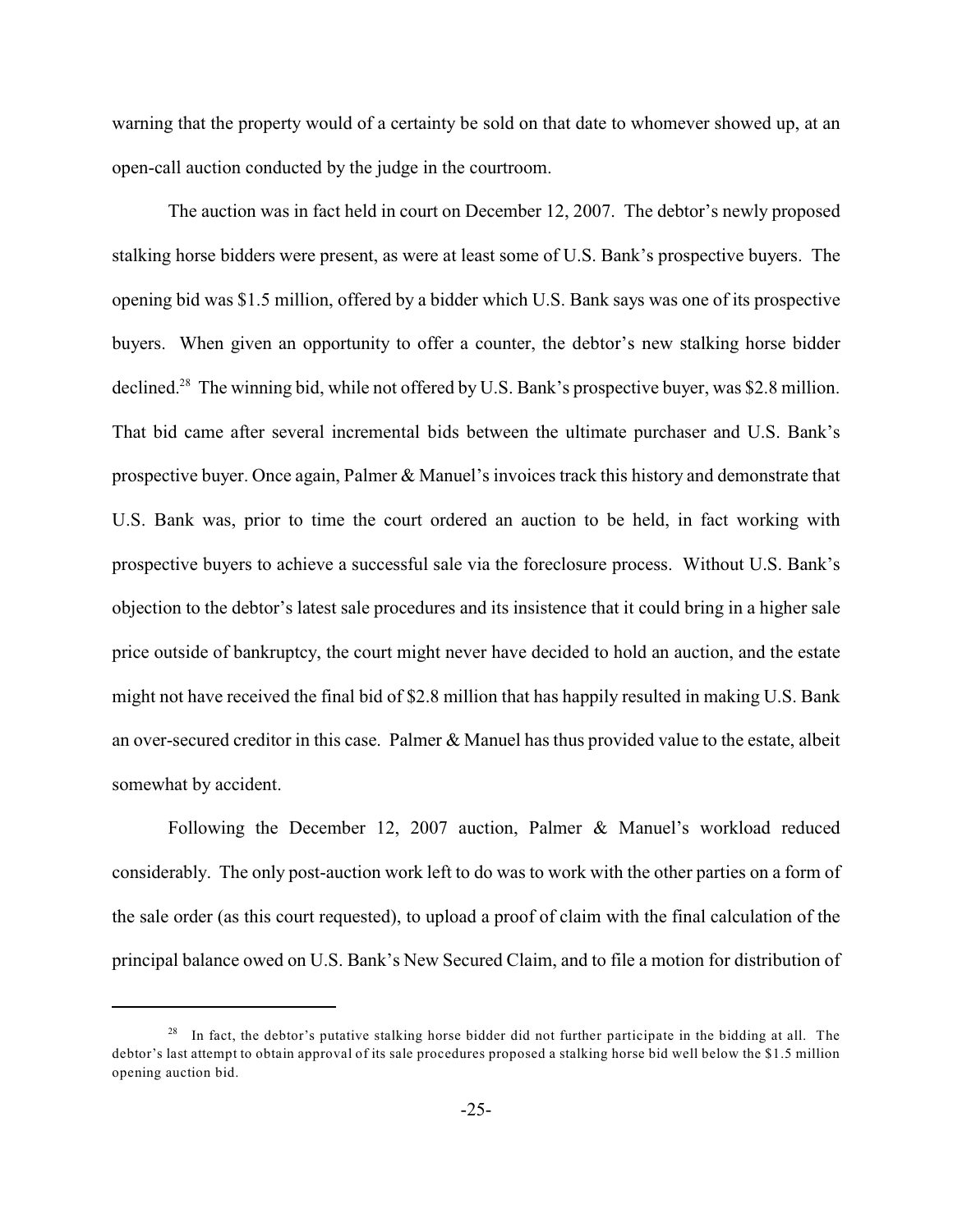the sale proceeds. In light of the history of U.S. Bank's relationship with the debtor, the court finds the fees incurred during this process to be reasonable.<sup>29</sup> U.S. Bank was not fighting with the debtor for the sake of being litigious. Palmer  $&$  Manuel was merely taking steps to ensure the highest possible value from the disposition of the bank's collateral. After seeing a \$3 million claim reduced to \$1.2 million dollars less than two years earlier, one can understand U.S. Bank's position. In light of all of these circumstances, the court finds U.S. Bank's post-petition fees and expenses to be reasonable under section 506(b). Because the debtor has raised a few specific issues, however, the court will address those issues in turn.

#### *i. Multiple Attorneys and Possible Duplications*

The debtor contends that Palmer & Manuel unreasonably allocated two attorneys' time to U.S. Bank's file.<sup>30</sup> This court is in no position to dictate which or how many attorneys a law firm may allocate to a particular matter. The way this court sees it, a firm may allocate as many attorneys to a particular matter as it considers to be in the best interest of its client. Only when the attorneys begin to duplicate work unnecessarily do the fees threaten to become unreasonable. And a risk that a law firm runs by allocating multiple attorneys to a given matter is that those attorneys may need to confer with one another during the course of their representation to ensure that all attorneys are on the same page, as it were. Intra-firm conferences, while a good idea in general, may lead to unreasonable fees, or at least, unnecessarily duplicative time billed to the estate, particularly where the firm fails to explain the need for those conferences. *See, e.g., In re 900 Corp.,* 327 B.R. at 597

 $29$  That is to say, U.S. Bank was justified in seeing the sale through.

 $30$  The two Palmer & Manuel attorneys are Martin J. Lehman and Alan S. Leibel. Each attorney has over 25 years of experience in real estate transactions, litigation, and other bankruptcy related matters.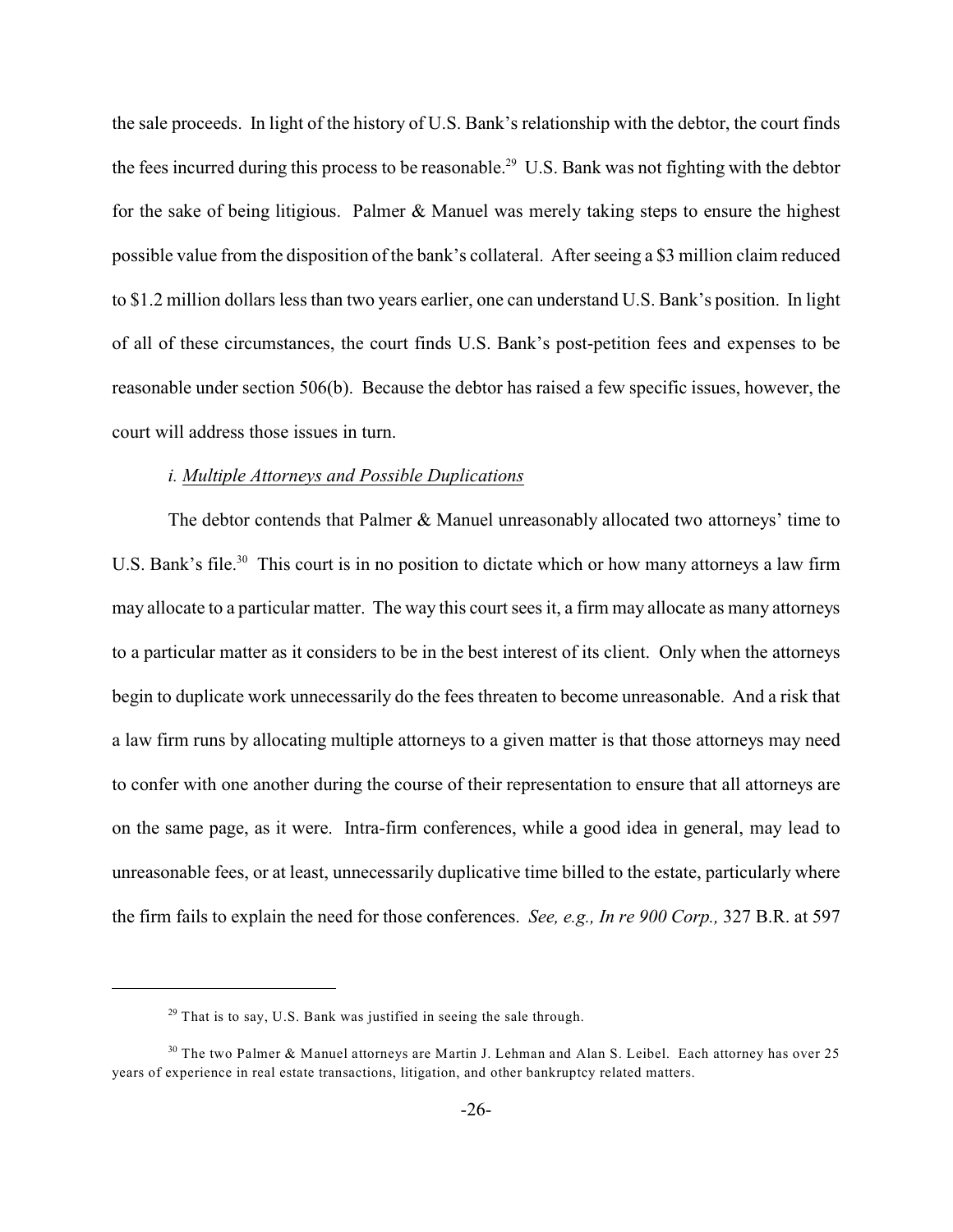(disallowing some of the attorneys' time allocated to intra-office conferences without explaining why the conferences were necessary). This court sees no instances in the invoices where Mr. Lehman and Mr. Leibel billed for intra-office conferences. And, despite the debtor's argument to the contrary, having two attorneys kept apprised of the case may prove to be beneficial to all parties in some circumstances —  $e.g.,$  when one attorney is suddenly unavailable due to unforeseen circumstances.<sup>31</sup> In all events, there is no evidence of over-lawyering nor does the court find any evidence of unnecessary duplication of work in this case.

# *ii. Community Standards of Rates*

The debtor also complains that Palmer & Manuel charged an unreasonable hourly rate compared to other attorneys in the forum where this bankruptcy case is pending. In so arguing, the debtor raises the issue of how to define "community standards" — that is, whether the reasonable hourly rates within one city may govern what may be considered reasonable where the applicant maintains its practice in a different city. One can imagine a scenario in which the reasonableness of the rate according to El Paso standards may differ significantly from the standards of reasonableness where the applicant's law firm is located. In this case, however, the debtor presented

<sup>&</sup>lt;sup>31</sup> Indeed, Mr. Lehman *was* unable to attend the hearing on this Motion on April 3, 2008. Mr. Leibel appeared in his stead and was well-prepared to represent U.S. Bank and his firm. The debtor also argued that all work billed by Mr. Leibel was related to DVI-XV's claim and therefore should not have been included in DVI-XVII's claim. But as it turns out, that simply was not the case. Based on Mr. Leibel's representations on the record and the invoices attached to the Motion, the court is satisfied that Palmer & Manuel kept separate records for each client's file. The fees requested in the Motion pertain only to DVI-XVII's claim. The court recognizes that a few line-items in the invoices mention leased equipment (DVI-XV's collateral), in addition to those few instances where Palmer & Manuel inadvertently billed DVI-XVII's file for DVI-XV matters. It would be absurd to expect the primary secured lender to dispose of its collateral without taking into consideration the disposition of property that does not serve as collateral. With the exception of the three items which Palmer & Manuel has voluntarily removed from its fee request, the court finds the remaining items which one may consider to be billable to DVI-XV were reasonably billed to DVI-XVII and may be included in the present Motion.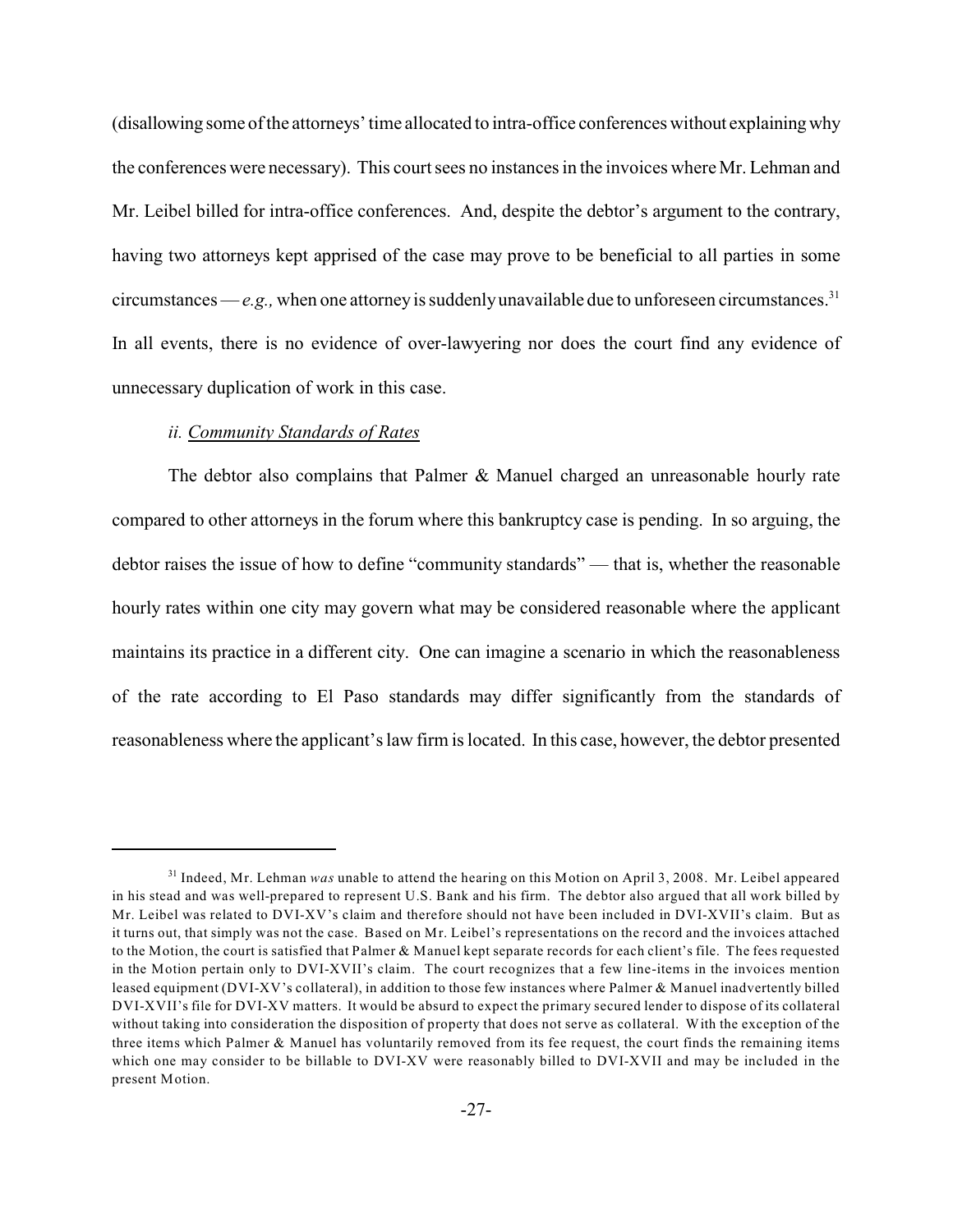expert testimony that the average fee he would expect to see in El Paso is \$250 per hour.<sup>32</sup> Palmer & Manuel, located in Dallas, Texas, bills both of the attorneys who worked on this engagement at an hourly rate of \$300.

This court has observed in an earlier decision that "[m]any bankruptcy cases are often more regional or even national than they are local in scope, so that looking solely to the local community's range of rates would impose an unnecessarily parochial cap on the case." *In re Temple Retirement Community, Inc.,* 97 B.R. 333, 342 (Bankr. W.D.Tex. 1989); *see also In re El Paso Refinery, L.P.,* 257 B.R. 809, 832 (Bankr. W.D.Tex. 2000). That observation is still valid, but it is harder today to say what the scope of a case really is, because even an otherwise local case in terms of employees or business operation may be a regional case in terms of its lenders. Courts should exercise some care before denying a given player their chosen choice of counsel based solely on the location (and billing rate) of the lawyer, and imposing local rates can have just that effect.<sup>33</sup>

The court sees no reason to impose a duty on the client in this case to limit its choice of counsel to a given locality when the counsel of choice is charging rates that would be reasonable even by El Paso standards. In this case, Mr. Lehman and Mr. Leibel each charge a rate only \$50 per

 $32$  "No expert testimony was required as to the current hourly rates for attorneys since the bankruptcy and district courts are already very familiar with prevailing community standards." *In re Lawler,* 807 F.2d 1207, 1212 (5th Cir. 1987). "For a bankruptcy judge, that familiarity often extends beyond the city in which the case is pending." *In re El Paso Refinery, L.P.*, 257 B.R. 809, 832 (Bankr. W.D. Tex. 2000).

<sup>&</sup>lt;sup>33</sup> The proper definition for the community standard of reasonableness has evaded this court for decades. *See In re Temple Retirement Community, Inc.,* 97 B.R. at 342 *and In re El Paso Refinery, L.P.,* 257 B.R. at 832. One can imagine a case in which one might be compelled to draw the line. Suppose, for example, U.S. Bank chose, as its counsel in this case, a London-based firm whose solicitors average an hourly billing rate in excess of \$2,000. At that point, it seems the court would be justified in asking whether the resulting fees would be "reasonable," given how out of step such a billing rate would be in El Paso for a relatively localized (and relatively uncomplicated) engagement. But what if, instead, the firm was based in New York? Houston? Corpus Christi? The difficulty of principled line-drawing quickly becomes apparent. Fortunately, the facts of this case save us from having to further explore the issue.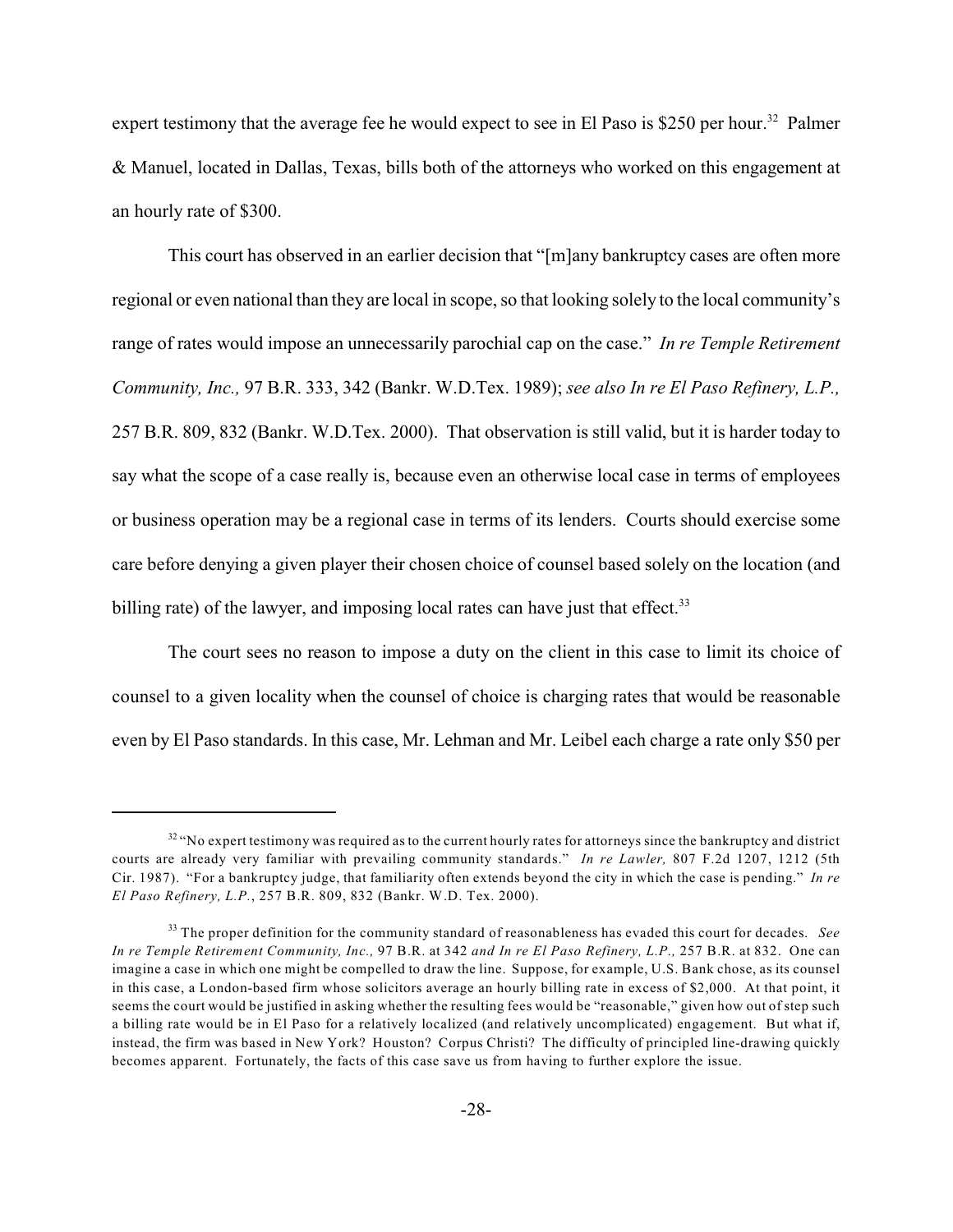hour more than the debtor's expert testified to be the average billing rate in the El Paso community. The rates are reasonable.

# *iii. Sufficiency of Fee Detail*

The debtor next complains of the sufficiency of the detail in the supporting fee invoices attached to the Motion. The court, however, finds the detail provided to be sufficient. Neither Texas law nor the Bankruptcy Code specifies the amount of detail required in a fee application. Most courts require billing in increments of tenths of an hour. It appears that Palmer & Manuel has billed in tenths of hours and, in some cases, even twentieths. The purpose of these rules are not for the sake of imposing an artificial rule. As it is U.S. Bank's burden of proving the reasonableness of its attorneys' fees, Palmer & Manuel is free to provide whatever level of detail it deems necessary to satisfy its burden. So long as the court has a sufficient amount of evidence to evaluate the reasonableness of the fees requested, the attorneys need not do more. Upon review of Palmer & Manuel's fee invoices, the court feels comfortable with their sufficiency.

True, many pages contain redactions. But some redactions are necessary to protect confidentiality or privilege. Even if we ignore the redactions, the detail that remains clearly explains what services the attorneys were performing. The vast majority of the fees were incurred in the process of exercising U.S. Bank's rights upon the debtor's default. It is clear from the fee invoices that U.S. Bank took steps to demand payment, to accelerate the balance due, and to hold a foreclosure sale of the property. As early as April 2007, the invoices make clear that U.S. Bank was prepared to put up a fight if the debtor filed another bankruptcy.<sup>34</sup> In light of the circumstances, the

 $34$  U.S. Bank's attorneys spent a considerable amount of time (about five hours in April) reviewing the documents from the two previous bankruptcy cases.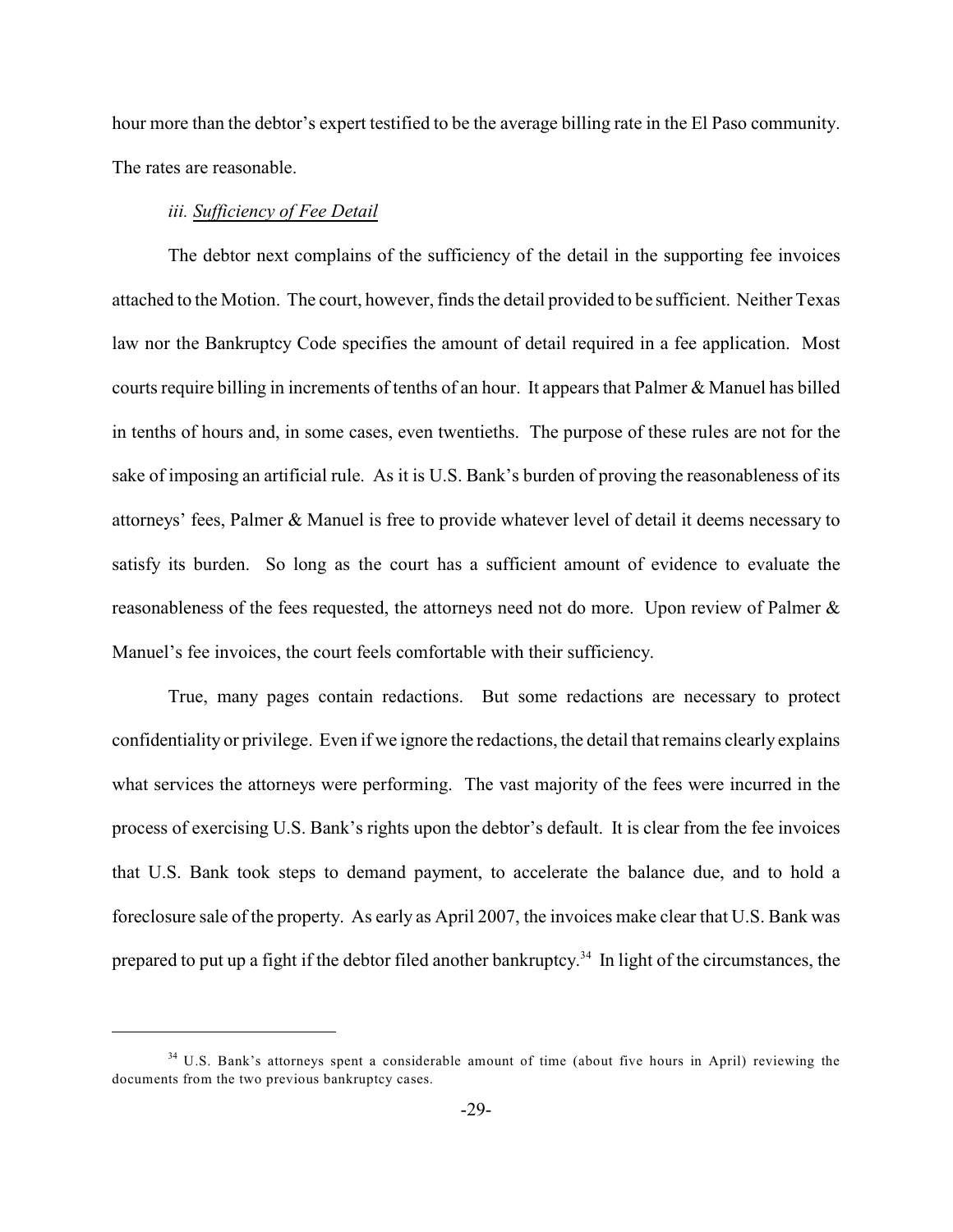court finds these fees to be reasonable. No further detail was necessary.

It is also true that the invoices attached to the Motion contain blocks of tasks with a "lumped" time performed rather than sub-totals for each task within the blocks. It is both helpful and convenient for the reviewing court when professionals break up the blocks by allocating time to each task within the block. Some courts even impose rules or "guidelines" requiring that practice. "When time entries are vague or lumped together, such that the Court cannot determine how much time was spent on particular services, then the creditor has not met its burden to show that its fees are reasonable." *In re 900 Corp.*, 327 B.R. at 598 (citations omitted). When blocks are relatively small, however, and when the total time spent on the block as a whole is minimal, allocating time to each task loses its convenience and utility. A prime example of this is in a block found in Palmer & Manuel's Invoice No. 2296 (June 4, 2007):

> Draft correspondence to Tricia Verkinderen regarding [redacted]; Draft correspondence to Bill Garner; Jim Depeteris and Russell Norment; Receipt and review of bond receipt; Draft correspondence to Garner and Depetris regarding foreclosure sale; Draft correspondence to Tricia Verkinderen regarding [redacted].

Exhibit to the Motion, Invoice No. 2296. In that entry, Palmer & Manual is guilty of "lumping." The entry lacks the line-by-line time allocation for each task within the block. But that entire entry totals only 0.80 hours. Requiring an itemized allocation within such an insignificant block would be overly technical and would be enforcing a rule merely for the sake of enforcement. The court will not require a professional to allocate a time for each keystroke or thought. The debtor's objection begins to approach that standard. We must remember the purpose of the fee detail — to allow the court to evaluate the reasonableness of the requested fee. So long as the detail provided is sufficient for the court to make that determination, that is enough. The creditor submits fee applications at its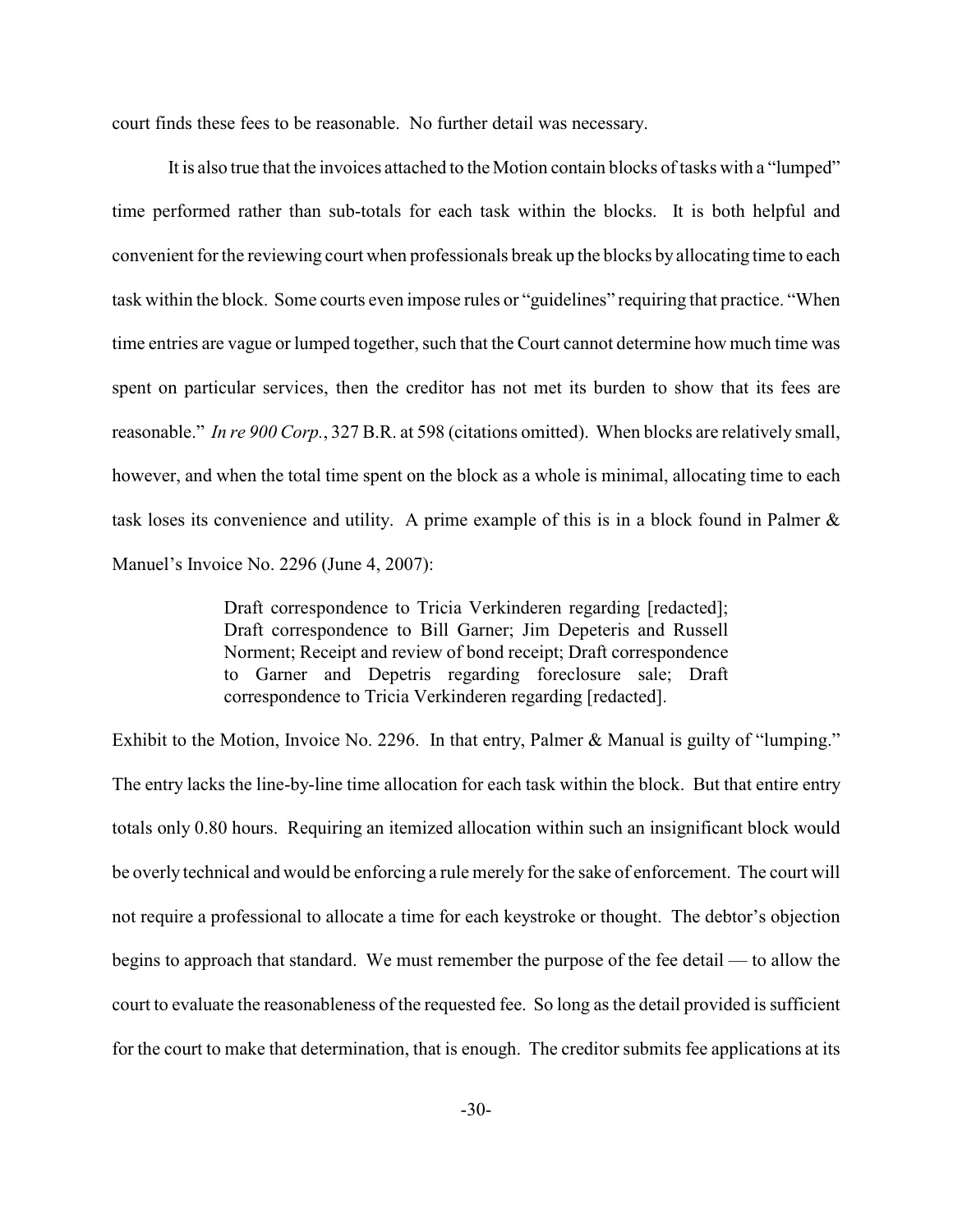own risk. The less detail provided, the more difficult it will be for the court to decipher whether the fees requested are reasonable. In that case, the applying party risks its fee award being delayed, reduced, or even denied. The invoices here do not reach that point. Palmer & Manuel may want to reconsider the level of detail it includes in future fee invoices. But, contrary to the debtor's contention, the lack of detail itself does not make the fees unreasonable. This court is well aware of the circumstances surrounding this case. Based on a review of the invoices within that context, the court concludes that the services performed and the time allocated were reasonable.<sup>35</sup> For the foregoing reasons, the court finds the fees incurred by Palmer & Manuel during the course of this case and the few months prior to the commencement of this case to be reasonable.

#### **CONCLUSION**

The chapter 11 plan of reorganization which was confirmed in the debtor's previous case effectively granted U.S. Bank a new secured claim but incorporated the pre-existing security agreement in that claim. Thus, for the purposes of this case, the court must separately analyze U.S. Bank's secured status in this case under section 506(b), taking into account this new claim and the potential change in value of the collateral since the previous case. Because the collateral securing U.S. Bank's claim was sold through an in-court auction for a price above the value of U.S. Bank's

 $35$  Of the many pages and entries attached to U.S. Bank's Motion, only one "lumped" entry catches this court's attention. On September 18, 2007, Mr. Lehman spent nine hours traveling to and from El Paso for a hearing on a motion to lift the automatic stay. The other items in that block indicate that Mr. Lehman also prepared for and participated in that hearing and also discussed matters with an attorney representing one of the debtor's tenants. *See* Exhibit to the Motion, Invoice No. 3015. While there is insufficient detail to determine how much time was spent on each of these items, the court can still determine that Mr. Lehman's time allocation was reasonable in light of the circumstances surrounding that motion and that hearing. As discussed above, that preparation resulted in a drop-dead date for the termination of the automatic stay and for the out-of-bankruptcy foreclosure to go forward. One can only imagine the preparation and arguments required to obtain that sort of unusual relief. Discussions with the debtor's tenant would be necessary as well if U.S. Bank were to sell the hospital through a state foreclosure proceeding. In light of these circumstances, the court finds this block to be reasonable. All other lumped blocks are similarly sufficient to allow this court to determine the reasonableness of the services performed and the time allocated to those services.